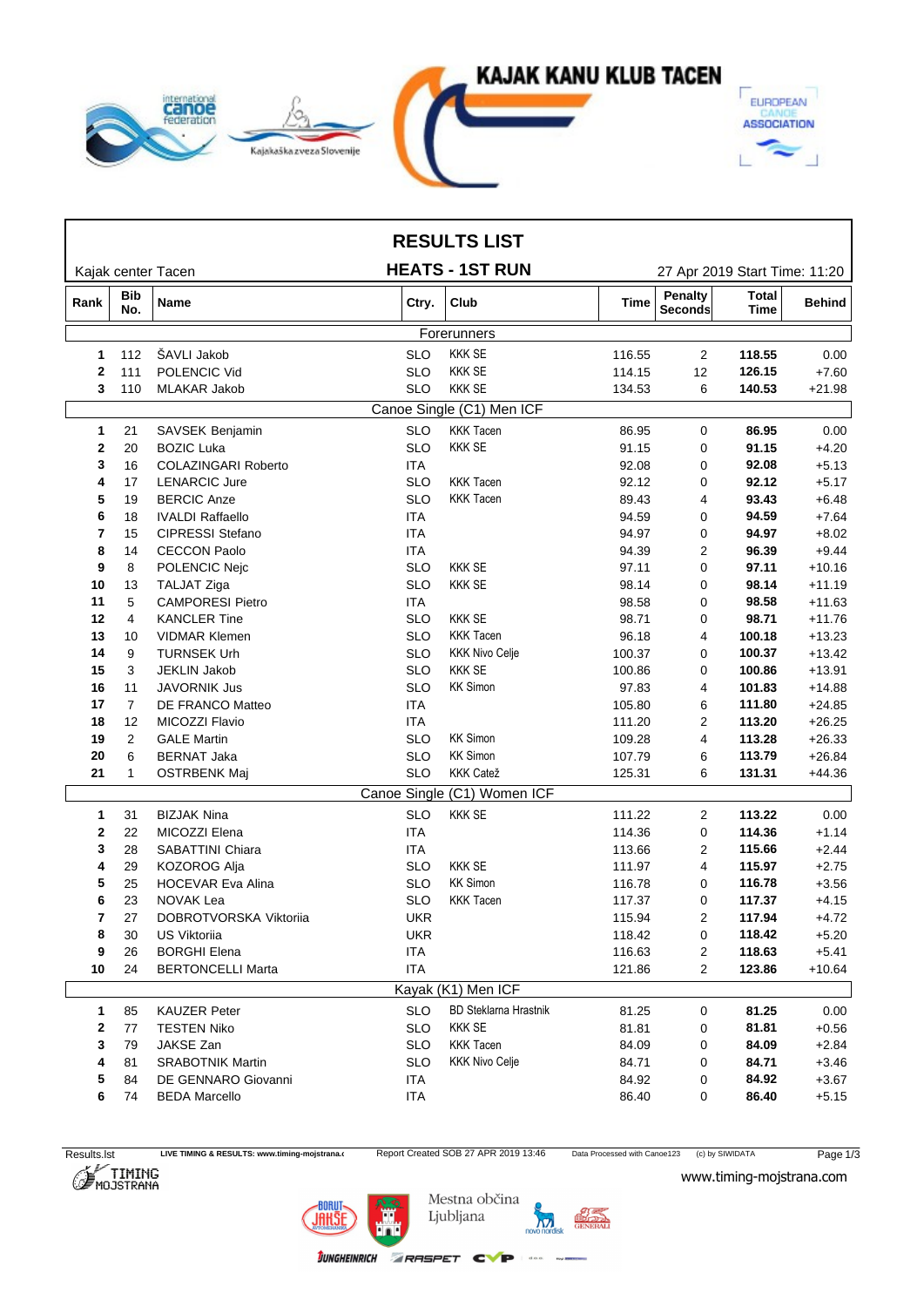

## **RESULTS LIST**

|  | 27 Apr 2019 Start Time: 11:20 |  |
|--|-------------------------------|--|
|  |                               |  |
|  |                               |  |

|      |                   | Kajak center Tacen          | <b>HEATS - 1ST RUN</b> |                              |        | 27 Apr 2019 Start Time: 11:20 |                             |               |  |  |
|------|-------------------|-----------------------------|------------------------|------------------------------|--------|-------------------------------|-----------------------------|---------------|--|--|
| Rank | <b>Bib</b><br>No. | Name                        | Ctry.                  | Club                         | Time   | Penalty<br>Seconds            | <b>Total</b><br><b>Time</b> | <b>Behind</b> |  |  |
| 7    | 83                | <b>IVALDI Zeno</b>          | <b>ITA</b>             |                              | 84.79  | $\overline{c}$                | 86.79                       | $+5.54$       |  |  |
| 8    | 82                | <b>WERRO Lukas</b>          | SUI                    |                              | 86.94  | 0                             | 86.94                       | $+5.69$       |  |  |
| 9    | 72                | <b>VIANELLO Marco</b>       | <b>ITA</b>             |                              | 86.18  | 2                             | 88.18                       | $+6.93$       |  |  |
| 10   | 76                | <b>HOLMER Erik</b>          | <b>SWE</b>             |                              | 89.22  | 0                             | 89.22                       | $+7.97$       |  |  |
| 11   | 73                | <b>KUDER MARUSIC Vid</b>    | <b>SLO</b>             | <b>KKK Tacen</b>             | 89.62  | 0                             | 89.62                       | $+8.37$       |  |  |
| 12   | 66                | CIZMAN Luka                 | <b>SLO</b>             | <b>KKK Tacen</b>             | 87.04  | 4                             | 91.04                       | $+9.79$       |  |  |
| 13   | 75                | <b>DE DIONIGI Christian</b> | <b>ITA</b>             |                              | 89.84  | 2                             | 91.84                       | $+10.59$      |  |  |
| 14   | 63                | <b>KANCLER Tine</b>         | <b>SLO</b>             | <b>KKK SE</b>                | 90.33  | $\overline{2}$                | 92.33                       | $+11.08$      |  |  |
| 15   | 71                | CHIARELLO Gelindo           | SUI                    |                              | 92.46  | 0                             | 92.46                       | $+11.21$      |  |  |
| 16   | 70                | <b>GHISETTI Davide</b>      | <b>ITA</b>             |                              | 92.69  | 0                             | 92.69                       | $+11.44$      |  |  |
| 17   | 39                | PAVSIC Andraz               | <b>SLO</b>             | <b>KKK SE</b>                | 90.98  | 2                             | 92.98                       | $+11.73$      |  |  |
| 18   | 62                | <b>TOMINC Lan</b>           | <b>SLO</b>             | <b>KKK Nivo Celje</b>        | 91.31  | $\overline{2}$                | 93.31                       | $+12.06$      |  |  |
| 19   | 56                | VALANT Ulan                 | <b>SLO</b>             | KKK Ljubljana                | 93.69  | 0                             | 93.69                       | $+12.44$      |  |  |
| 20   | 78                | <b>WEGER Jakob</b>          | ITA                    |                              | 91.04  | 4                             | 95.04                       | $+13.79$      |  |  |
| 21   | 67                | ROHRER Jan                  | SUI                    |                              | 93.43  | 2                             | 95.43                       | $+14.18$      |  |  |
| 22   | 59                | LOCNIKAR Jan                | <b>SLO</b>             | <b>KKK Nivo Celje</b>        | 93.86  | $\overline{2}$                | 95.86                       | $+14.61$      |  |  |
| 23   | 54                | <b>OSTRBENK Vid</b>         | <b>SLO</b>             | <b>KKK Catež</b>             | 93.83  | 4                             | 97.83                       | $+16.58$      |  |  |
| 24   | 58                | <b>OPLOTNIK Luka</b>        | <b>SLO</b>             | <b>BD Steklarna Hrastnik</b> | 94.14  | 4                             | 98.14                       | $+16.89$      |  |  |
| 25   | 68                | <b>KARLSSON Max</b>         | SWE                    |                              | 96.97  | 2                             | 98.97                       | $+17.72$      |  |  |
| 26   | 65                | RACZ Koppany                | <b>HUN</b>             |                              | 97.59  | $\overline{2}$                | 99.59                       | $+18.34$      |  |  |
| 27   | 49                | <b>BOZIC Stefan</b>         | <b>SLO</b>             | <b>KKK SE</b>                | 100.67 | 0                             | 100.67                      | $+19.42$      |  |  |
| 28   | 52                | <b>SAVLI Erazem</b>         | <b>SLO</b>             | <b>KKK SE</b>                | 100.65 | 2                             | 102.65                      | $+21.40$      |  |  |
| 29   | 43                | MAROLT Aljaž                | <b>SLO</b>             | <b>KKK Nivo Celje</b>        | 103.16 | 0                             | 103.16                      | $+21.91$      |  |  |
| 30   | 48                | NOVAK Urban                 | <b>SLO</b>             | <b>KK Simon</b>              | 103.62 | 0                             | 103.62                      | $+22.37$      |  |  |
| 31   | 61                | ANZLOVAR Blaz               | <b>SLO</b>             | <b>KKK Ljubljana</b>         | 105.26 | 0                             | 105.26                      | $+24.01$      |  |  |
| 32   | 45                | <b>BEZELJAK Rok</b>         | <b>SLO</b>             | <b>KKK SE</b>                | 105.52 | 0                             | 105.52                      | $+24.27$      |  |  |
| 33   | 50                | <b>ZORE Lenart</b>          | <b>SLO</b>             | KKK Ljubljana                | 100.05 | 6                             | 106.05                      | $+24.80$      |  |  |
| 34   | 53                | <b>BURGAR Lenart</b>        | <b>SLO</b>             | <b>KKK Tacen</b>             | 105.20 | 2                             | 107.20                      | $+25.95$      |  |  |
| 35   | 42                | <b>KAVZAR Klemen</b>        | <b>SLO</b>             | <b>BD Steklarna Hrastnik</b> | 103.88 | 4                             | 107.88                      | $+26.63$      |  |  |
| 36   | 55                | <b>ROHRER Pitt</b>          | SUI                    |                              | 106.11 | 2                             | 108.11                      | $+26.86$      |  |  |
| 37   | 46                | <b>GAJSEK Urban</b>         | <b>SLO</b>             | <b>KKK SE</b>                | 104.74 | 4                             | 108.74                      | $+27.49$      |  |  |
| 38   | 33                | <b>MERCURI Cristiano</b>    | ITA                    |                              | 112.42 | 0                             | 112.42                      | $+31.17$      |  |  |
| 39   | 38                | PROIETTI Leonardo           | ITA                    |                              | 109.87 | 8                             | 117.87                      | $+36.62$      |  |  |
| 40   | 40                |                             | <b>SLO</b>             | <b>KKK Tacen</b>             | 116.52 | 4                             | 120.52                      | $+39.27$      |  |  |
|      | 36                | ZIDAR Ziga<br>MIS Maj       | <b>SLO</b>             | <b>KKK Tacen</b>             | 126.10 | 0                             |                             | $+44.85$      |  |  |
| 41   |                   |                             |                        | KKK Ljubljana                |        |                               | 126.10<br>137.90            |               |  |  |
| 42   | 37                | <b>BAJT Jakob</b>           | <b>SLO</b>             |                              | 133.90 | 4                             |                             | $+56.65$      |  |  |
| 43   | 80                | <b>TSVIET Igor</b>          | <b>UKR</b>             |                              | 90.19  | 50                            | 140.19                      | $+58.94$      |  |  |
| 44   | 57                | PETEK Marko                 | SLO                    | KKK Ljubljana                | 92.58  | 52                            | 144.58                      | +63.33        |  |  |
| 45   | 69                | <b>MARTIN Gerome</b>        | SUI                    |                              | 99.84  | 50                            | 149.84                      | $+68.59$      |  |  |
| 46   | 60                | MANFREDA VIDRIH Val         | <b>SLO</b>             | <b>KKK Tacen</b>             | 101.92 | 52                            | 153.92                      | $+72.67$      |  |  |
| 47   | 41                | PISTOTNIK Rok               | <b>SLO</b>             | <b>KK Simon</b>              | 106.18 | 62                            | 168.18                      | $+86.93$      |  |  |
| 48   | 34                | <b>IGNJIC Filip</b>         | <b>SLO</b>             | <b>KKK Tacen</b>             | 137.80 | 50                            | 187.80                      | $+106.55$     |  |  |
| 49   | 35                | <b>KAMPJUT Matevz</b>       | <b>SLO</b>             | <b>KKK Ljubljana</b>         | 140.88 | 112                           | 252.88                      | $+171.63$     |  |  |
|      | 32                | ZMAVC Jurij                 | <b>SLO</b>             | <b>KKK Ljubljana</b>         | 111.81 | 2                             | <b>DSQ-R</b>                |               |  |  |
|      | 51                | <b>ALBREHT Martin</b>       | <b>SLO</b>             | <b>KKK Tacen</b>             | 93.86  | 2                             | <b>DSQ-R</b>                |               |  |  |
|      | 44                | <b>VRAGOVIC Luka</b>        | CRO                    |                              |        |                               | <b>DNS</b>                  |               |  |  |

www.timing-mojstrana.com





**JUNGHEINRICH ZRASPET CVP 800 WWW.** 

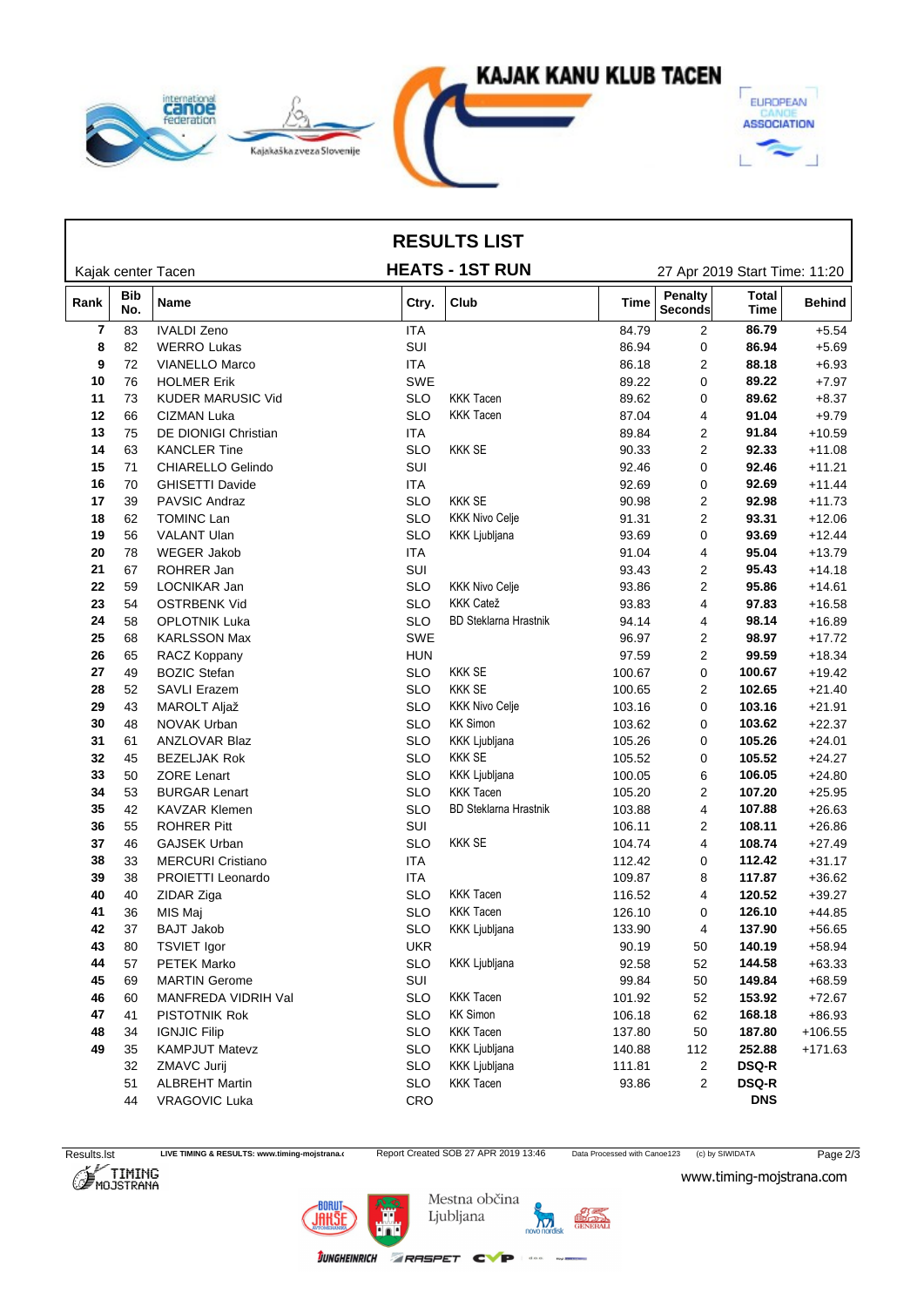

|      |                   |                              |            | <b>RESULTS LIST</b>          |             |                               |                             |               |
|------|-------------------|------------------------------|------------|------------------------------|-------------|-------------------------------|-----------------------------|---------------|
|      |                   | Kajak center Tacen           |            | <b>HEATS - 1ST RUN</b>       |             | 27 Apr 2019 Start Time: 11:20 |                             |               |
| Rank | <b>Bib</b><br>No. | <b>Name</b>                  | Ctry.      | Club                         | <b>Time</b> | Penalty<br>Seconds            | <b>Total</b><br><b>Time</b> | <b>Behind</b> |
|      | 47                | <b>GRIL Jan</b>              | <b>SLO</b> | <b>KK Simon</b>              |             |                               | <b>DNS</b>                  |               |
|      | 64                | <b>LONCAR Mihael</b>         | CRO        |                              |             |                               | <b>DNS</b>                  |               |
|      |                   |                              |            | Kayak (K1) Women ICF         |             |                               |                             |               |
|      | 104               | <b>HORN Stefanie</b>         | <b>ITA</b> |                              | 93.08       | 0                             | 93.08                       | 0.00          |
| 2    | 105               | <b>KRAGELJ Ursa</b>          | <b>SLO</b> | <b>KKK SE</b>                | 96.29       | 2                             | 98.29                       | $+5.21$       |
| 3    | 103               | <b>TERCELJ Eva</b>           | <b>SLO</b> | <b>KKK Ljubljana</b>         | 97.05       | 2                             | 99.05                       | $+5.97$       |
| 4    | 102               | <b>US Viktorija</b>          | <b>UKR</b> |                              | 102.64      | $\Omega$                      | 102.64                      | $+9.56$       |
| 5    | 90                | <b>HOCEVAR Eva Alina</b>     | <b>SLO</b> | <b>KK Simon</b>              | 103.11      | 0                             | 103.11                      | $+10.03$      |
| 6    | 98                | <b>TEUNISSEN Lena</b>        | <b>NED</b> |                              | 106.07      | 0                             | 106.07                      | $+12.99$      |
| 7    | 100               | <b>GIAI PRON Maria Clara</b> | <b>ITA</b> |                              | 105.24      | 4                             | 109.24                      | $+16.16$      |
| 8    | 101               | NOVAK Ajda                   | <b>SLO</b> | KKK Ljubljana                | 103.32      | 8                             | 111.32                      | $+18.24$      |
| 9    | 94                | <b>MALAGUTI Francesca</b>    | <b>ITA</b> |                              | 112.25      | $\Omega$                      | 112.25                      | $+19.17$      |
| 10   | 89                | <b>ZANOSKAR Zala</b>         | <b>SLO</b> | <b>KKK Nivo Celje</b>        | 113.97      | $\overline{2}$                | 115.97                      | $+22.89$      |
| 11   | 93                | <b>BERTONCELLI Marta</b>     | <b>ITA</b> |                              | 116.37      | $\Omega$                      | 116.37                      | $+23.29$      |
| 12   | 99                | <b>SABATTINI Chiara</b>      | <b>ITA</b> |                              | 110.51      | 6                             | 116.51                      | $+23.43$      |
| 13   | 96                | <b>LUCATO Eleonora</b>       | <b>ITA</b> |                              | 113.06      | 4                             | 117.06                      | $+23.98$      |
| 14   | 97                | <b>SRIBAR Ria</b>            | <b>USA</b> |                              | 116.07      | 2                             | 118.07                      | $+24.99$      |
| 15   | 95                | <b>BRAENDLE Naemi</b>        | SUI        |                              | 122.41      | $\Omega$                      | 122.41                      | $+29.33$      |
| 16   | 87                | DOMAJNKO Helena              | <b>SLO</b> | <b>KKK Ljubljana</b>         | 119.00      | 4                             | 123.00                      | $+29.92$      |
| 17   | 88                | <b>BELINGAR Sara</b>         | <b>SLO</b> | <b>KKK SE</b>                | 126.32      | $\Omega$                      | 126.32                      | $+33.24$      |
| 18   | 92                | <b>SEPRENYI Sara Timea</b>   | <b>HUN</b> |                              | 141.62      | 212                           | 353.62                      | $+260.54$     |
|      | 86                | GREŠAK Daša                  | <b>SLO</b> | <b>BD Steklarna Hrastnik</b> |             | 156                           | <b>DNF</b>                  |               |
|      | 91                | <b>NOVAK Lea</b>             | <b>SLO</b> | <b>KKK Tacen</b>             | 108.36      | 0                             | <b>DSQ-R</b>                |               |
|      |                   |                              |            |                              |             | Chief Judge                   |                             |               |

\_\_\_\_\_\_\_\_\_\_\_\_\_\_\_\_\_\_\_\_



BORUT<br>JAHŠ

Mestna občina Ljubljana

**JUNGHEINRICH ZRASPET CVP** 

novo nordis

 $1 - 400$ 

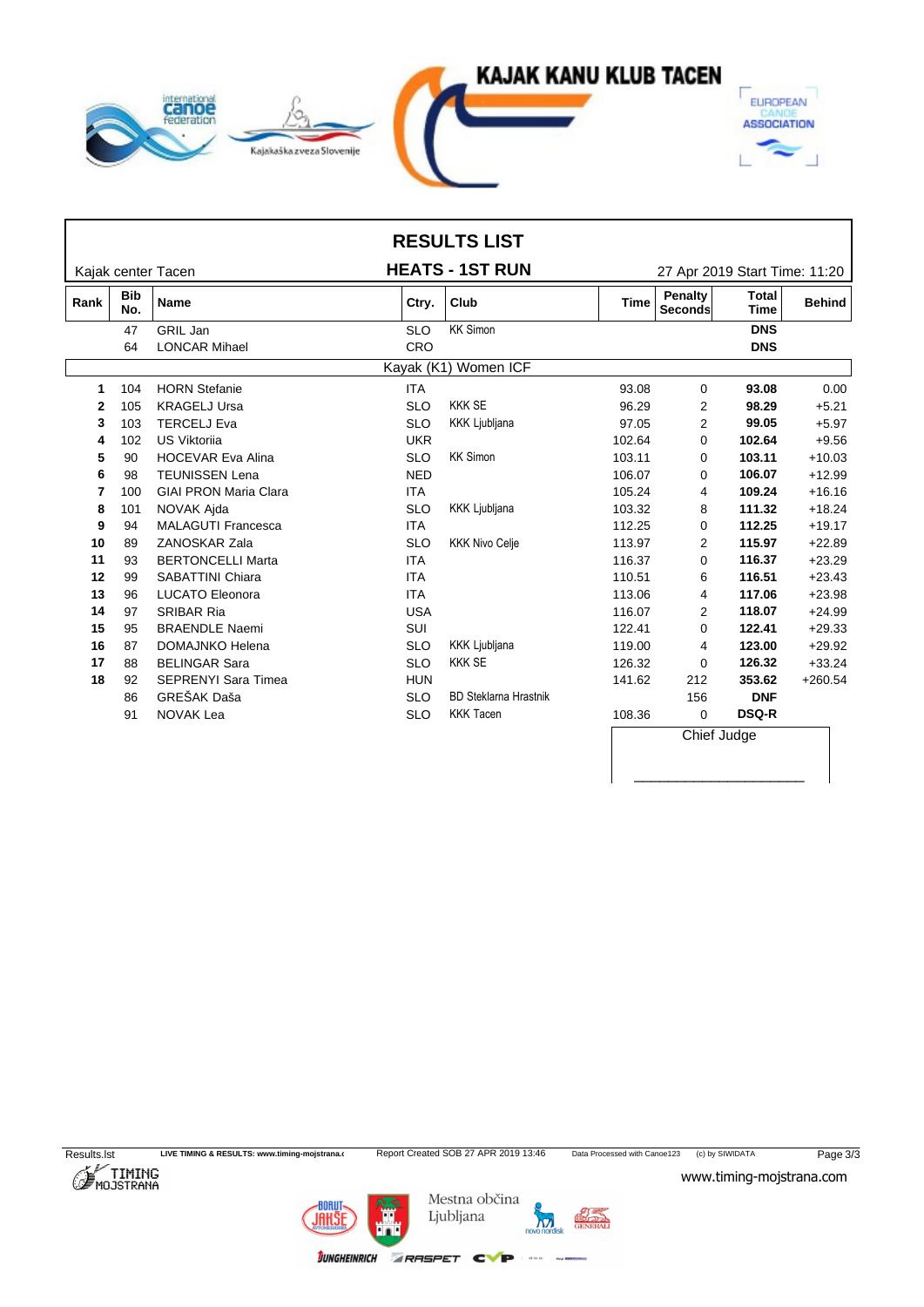

|              |                                  |                          |            | <b>RESULTS LIST</b>          |             |                                                          |                               |               |  |  |  |
|--------------|----------------------------------|--------------------------|------------|------------------------------|-------------|----------------------------------------------------------|-------------------------------|---------------|--|--|--|
|              |                                  | Kajak center Tacen       |            | <b>HEATS - 2ND RUN</b>       |             |                                                          | 27 Apr 2019 Start Time: 13:50 |               |  |  |  |
| Rank         | <b>Bib</b><br><b>Name</b><br>No. |                          | Ctry.      | Club                         | <b>Time</b> | <b>Penalty</b><br>Total<br><b>Seconds</b><br><b>Time</b> |                               | <b>Behind</b> |  |  |  |
|              | Forerunners                      |                          |            |                              |             |                                                          |                               |               |  |  |  |
| 1            | 112                              | ŠAVLI Jakob              | <b>SLO</b> | <b>KKK SE</b>                | 106.11      | 2                                                        | 108.11                        | 0.00          |  |  |  |
| $\mathbf{2}$ | 111                              | POLENCIC Vid             | <b>SLO</b> | <b>KKK SE</b>                | 117.43      | 6                                                        | 123.43                        | $+15.32$      |  |  |  |
| 3            | 110                              | <b>MLAKAR Jakob</b>      | <b>SLO</b> | <b>KKK SE</b>                | 124.48      | $\overline{2}$                                           | 126.48                        | $+18.37$      |  |  |  |
|              |                                  |                          |            | Kayak (K1) Men ICF           |             |                                                          |                               |               |  |  |  |
| 1            | 80                               | <b>TSVIET lgor</b>       | <b>UKR</b> |                              | 89.77       | 0                                                        | 89.77                         | 0.00          |  |  |  |
| 2            | 51                               | <b>ALBREHT Martin</b>    | <b>SLO</b> | <b>KKK Tacen</b>             | 90.36       | 0                                                        | 90.36                         | $+0.59$       |  |  |  |
| 3            | 53                               | <b>BURGAR Lenart</b>     | <b>SLO</b> | <b>KKK Tacen</b>             | 93.71       | 0                                                        | 93.71                         | $+3.94$       |  |  |  |
| 4            | 69                               | <b>MARTIN Gerome</b>     | SUI        |                              | 92.79       | 4                                                        | 96.79                         | $+7.02$       |  |  |  |
| 5            | 60                               | MANFREDA VIDRIH Val      | <b>SLO</b> | <b>KKK Tacen</b>             | 96.88       | 2                                                        | 98.88                         | $+9.11$       |  |  |  |
| 6            | 32                               | ZMAVC Jurij              | <b>SLO</b> | <b>KKK Ljubljana</b>         | 102.45      | 2                                                        | 104.45                        | $+14.68$      |  |  |  |
| 7            | 50                               | <b>ZORE Lenart</b>       | <b>SLO</b> | <b>KKK Ljubljana</b>         | 102.66      | 2                                                        | 104.66                        | $+14.89$      |  |  |  |
| 8            | 55                               | <b>ROHRER Pitt</b>       | SUI        |                              | 101.00      | 4                                                        | 105.00                        | $+15.23$      |  |  |  |
| 9            | 61                               | <b>ANZLOVAR Blaz</b>     | <b>SLO</b> | <b>KKK Ljubljana</b>         | 103.97      | 4                                                        | 107.97                        | $+18.20$      |  |  |  |
| 10           | 42                               | <b>KAVZAR Klemen</b>     | <b>SLO</b> | <b>BD Steklarna Hrastnik</b> | 106.87      | 4                                                        | 110.87                        | $+21.10$      |  |  |  |
| 11           | 46                               | <b>GAJSEK Urban</b>      | <b>SLO</b> | <b>KKK SE</b>                | 105.61      | 6                                                        | 111.61                        | $+21.84$      |  |  |  |
| 12           | 33                               | <b>MERCURI Cristiano</b> | <b>ITA</b> |                              | 110.73      | 4                                                        | 114.73                        | $+24.96$      |  |  |  |
| 13           | 45                               | <b>BEZELJAK Rok</b>      | <b>SLO</b> | <b>KKK SE</b>                | 109.65      | 6                                                        | 115.65                        | $+25.88$      |  |  |  |
| 14           | 40                               | ZIDAR Ziga               | <b>SLO</b> | <b>KKK Tacen</b>             | 112.94      | 8                                                        | 120.94                        | $+31.17$      |  |  |  |
| 15           | 38                               | PROIETTI Leonardo        | <b>ITA</b> |                              | 116.47      | 6                                                        | 122.47                        | $+32.70$      |  |  |  |
| 16           | 57                               | <b>PETEK Marko</b>       | <b>SLO</b> | <b>KKK Ljubljana</b>         | 95.80       | 54                                                       | 149.80                        | $+60.03$      |  |  |  |
| 17           | 37                               | <b>BAJT Jakob</b>        | <b>SLO</b> | KKK Ljubljana                | 146.55      | 104                                                      | 250.55                        | $+160.78$     |  |  |  |
| 18           | 41                               | <b>PISTOTNIK Rok</b>     | <b>SLO</b> | <b>KK Simon</b>              | 118.59      | 158                                                      | 276.59                        | $+186.82$     |  |  |  |
| 19           | 35                               | <b>KAMPJUT Matevz</b>    | <b>SLO</b> | <b>KKK Ljubljana</b>         | 157.72      | 218                                                      | 375.72                        | $+285.95$     |  |  |  |
|              | 34                               | <b>IGNJIC Filip</b>      | <b>SLO</b> | <b>KKK Tacen</b>             |             |                                                          | <b>DNS</b>                    |               |  |  |  |
|              | 36                               | MIS Maj                  | <b>SLO</b> | <b>KKK Tacen</b>             |             |                                                          | <b>DNS</b>                    |               |  |  |  |
|              | 44                               | <b>VRAGOVIC Luka</b>     | <b>CRO</b> |                              |             |                                                          | <b>DNS</b>                    |               |  |  |  |
|              | 47                               | GRIL Jan                 | <b>SLO</b> | <b>KK Simon</b>              |             |                                                          | <b>DNS</b>                    |               |  |  |  |
|              | 64                               | <b>LONCAR Mihael</b>     | CRO        |                              |             |                                                          | <b>DNS</b>                    |               |  |  |  |
|              |                                  |                          |            |                              |             | Chief Judge                                              |                               |               |  |  |  |



\_\_\_\_\_\_\_\_\_\_\_\_\_\_\_\_\_\_\_\_

**JUNGHEINRICH ZRASPET CVP** 

BORUT<br>JAHŠ

Mestna občina Ljubljana

novo nordis  $\sum_{\text{BAL}}$ 

 $1 - 400$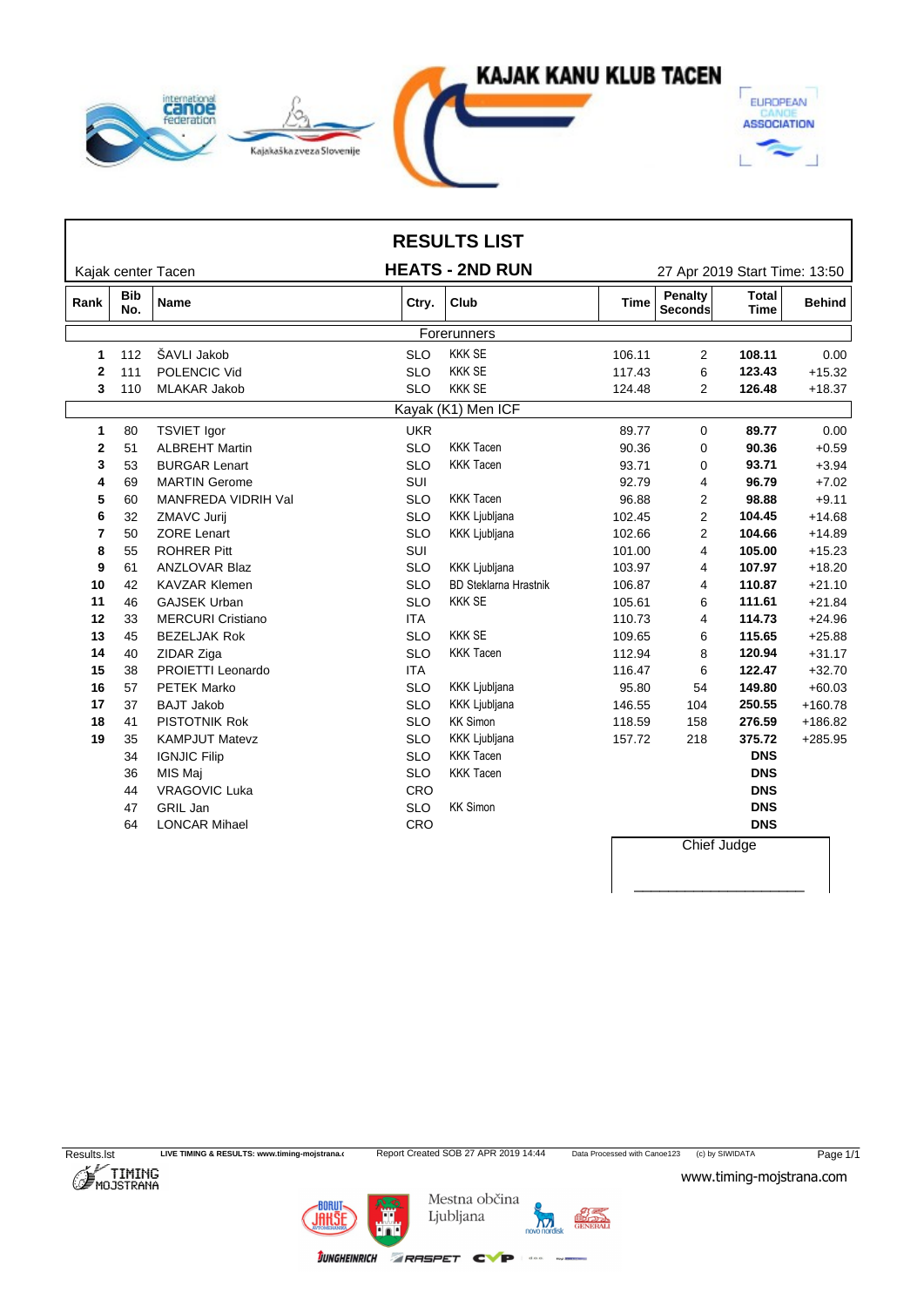

|                  |                   |                            |            | <b>RESULTS LIST</b>         |        |                                  |                               |               |
|------------------|-------------------|----------------------------|------------|-----------------------------|--------|----------------------------------|-------------------------------|---------------|
|                  |                   | Kajak center Tacen         |            | <b>SEMIFINAL</b>            |        |                                  | 28 Apr 2019 Start Time: 10:00 |               |
| Rank             | <b>Bib</b><br>No. | Name                       | Ctry.      | Club                        | Time   | <b>Penalty</b><br><b>Seconds</b> | <b>Total</b><br>Time          | <b>Behind</b> |
|                  |                   |                            |            | Forerunners                 |        |                                  |                               |               |
| $\mathbf 1$      | 112               | ŠAVLI Jakob                | <b>SLO</b> | <b>KKK SE</b>               | 105.78 | $\overline{c}$                   | 107.78                        | 0.00          |
| $\mathbf{2}$     | 111               | POLENCIC Vid               | <b>SLO</b> | <b>KKK SE</b>               | 107.61 | 8                                | 115.61                        | $+7.83$       |
| 3                | 110               | MLAKAR Jakob               | <b>SLO</b> | <b>KKK SE</b>               | 127.74 | $\overline{2}$                   | 129.74                        | $+21.96$      |
|                  |                   |                            |            | Kayak (K1) Men ICF          |        |                                  |                               |               |
| 1                | 57                | <b>PETEK Marko</b>         | <b>SLO</b> | KKK Ljubljana               | 95.67  | 2                                | 97.67                         | 0.00          |
| $\boldsymbol{2}$ | 46                | <b>GAJSEK Urban</b>        | <b>SLO</b> | <b>KKK SE</b>               | 101.73 | 0                                | 101.73                        | $+4.06$       |
| 3                | 45                | <b>BEZELJAK Rok</b>        | <b>SLO</b> | <b>KKK SE</b>               | 105.39 | 2                                | 107.39                        | $+9.72$       |
| 4                | 47                | GRIL Jan                   | <b>SLO</b> | <b>KK Simon</b>             | 109.65 | 0                                | 109.65                        | $+11.98$      |
| 5                | 40                | ZIDAR Ziga                 | <b>SLO</b> | <b>KKK Tacen</b>            | 107.31 | 6                                | 113.31                        | $+15.64$      |
| 6                | 41                | PISTOTNIK Rok              | <b>SLO</b> | <b>KK Simon</b>             | 127.93 | 6                                | 133.93                        | $+36.26$      |
| 7                | 35                | <b>KAMPJUT Matevz</b>      | <b>SLO</b> | KKK Ljubljana               | 155.81 | 104                              | 259.81                        | $+162.14$     |
|                  | 37                | <b>BAJT Jakob</b>          | <b>SLO</b> | KKK Ljubljana               | 154.50 | 8                                | <b>DSQ-R</b>                  |               |
|                  | 34                | <b>IGNJIC Filip</b>        | <b>SLO</b> | <b>KKK Tacen</b>            |        |                                  | <b>DNS</b>                    |               |
|                  | 36                | MIS Maj                    | <b>SLO</b> | <b>KKK Tacen</b>            |        |                                  | <b>DNS</b>                    |               |
|                  |                   |                            |            | Canoe Single (C1) Men ICF   |        |                                  |                               |               |
| 1                | 21                | SAVSEK Benjamin            | <b>SLO</b> | <b>KKK Tacen</b>            | 88.65  | 2                                | 90.65                         | 0.00          |
| 2                | 20                | <b>BOZIC Luka</b>          | <b>SLO</b> | <b>KKK SE</b>               | 92.79  | 0                                | 92.79                         | $+2.14$       |
| 3                | 17                | <b>LENARCIC Jure</b>       | <b>SLO</b> | <b>KKK Tacen</b>            | 93.11  | 0                                | 93.11                         | $+2.46$       |
| 4                | 18                | <b>IVALDI Raffaello</b>    | <b>ITA</b> |                             | 93.49  | 0                                | 93.49                         | $+2.84$       |
| 5                | 14                | <b>CECCON Paolo</b>        | <b>ITA</b> |                             | 93.99  | 0                                | 93.99                         | $+3.34$       |
| 6                | 15                | <b>CIPRESSI Stefano</b>    | <b>ITA</b> |                             | 94.03  | 0                                | 94.03                         | $+3.38$       |
| 7                | 19                | <b>BERCIC Anze</b>         | <b>SLO</b> | <b>KKK Tacen</b>            | 95.05  | 2                                | 97.05                         | $+6.40$       |
| 8                | 4                 | <b>KANCLER Tine</b>        | <b>SLO</b> | <b>KKK SE</b>               | 97.75  | 0                                | 97.75                         | $+7.10$       |
| 9                | 10                | <b>VIDMAR Klemen</b>       | <b>SLO</b> | <b>KKK Tacen</b>            | 98.31  | 0                                | 98.31                         | $+7.66$       |
| 10               | 5                 | <b>CAMPORESI Pietro</b>    | <b>ITA</b> |                             | 97.93  | 2                                | 99.93                         | $+9.28$       |
| 11               | 8                 | POLENCIC Nejc              | <b>SLO</b> | <b>KKK SE</b>               | 98.61  | $\overline{2}$                   | 100.61                        | $+9.96$       |
| 12               | 16                | <b>COLAZINGARI Roberto</b> | <b>ITA</b> |                             | 98.68  | $\overline{2}$                   | 100.68                        | $+10.03$      |
| 13               | 13                | TALJAT Ziga                | <b>SLO</b> | <b>KKK SE</b>               | 98.39  | 4                                | 102.39                        | $+11.74$      |
| 14               | 9                 | <b>TURNSEK Urh</b>         | <b>SLO</b> | <b>KKK Nivo Celje</b>       | 100.44 | 2                                | 102.44                        | $+11.79$      |
| 15               | 3                 | <b>JEKLIN Jakob</b>        | <b>SLO</b> | <b>KKK SE</b>               | 104.03 | 0                                | 104.03                        | $+13.38$      |
| 16               | $\overline{7}$    | DE FRANCO Matteo           | <b>ITA</b> |                             | 102.55 | 2                                | 104.55                        | $+13.90$      |
| 17               | 11                | <b>JAVORNIK Jus</b>        | <b>SLO</b> | <b>KK Simon</b>             | 102.13 | 4                                | 106.13                        | $+15.48$      |
| 18               | 12                | MICOZZI Flavio             | <b>ITA</b> |                             | 104.90 | 2                                | 106.90                        | $+16.25$      |
| 19               | 2                 | <b>GALE Martin</b>         | <b>SLO</b> | <b>KK Simon</b>             | 108.34 | 4                                | 112.34                        | $+21.69$      |
| 20               | 6                 | <b>BERNAT Jaka</b>         | <b>SLO</b> | <b>KK Simon</b>             | 110.93 | 4                                | 114.93                        | $+24.28$      |
| 21               |                   | <b>OSTRBENK Maj</b>        | <b>SLO</b> | <b>KKK Catež</b>            | 132.44 | 4                                | 136.44                        | $+45.79$      |
|                  |                   |                            |            | Canoe Single (C1) Women ICF |        |                                  |                               |               |
| $\mathbf{1}$     | 24                | <b>BERTONCELLI Marta</b>   | <b>ITA</b> |                             | 108.29 | 0                                | 108.29                        | 0.00          |
| $\mathbf{2}$     | 29                | KOZOROG Alja               | <b>SLO</b> | <b>KKK SE</b>               | 107.31 | 4                                | 111.31                        | $+3.02$       |
| 3                | 23                | NOVAK Lea                  | <b>SLO</b> | KKK Tacen                   | 110.40 | 2                                | 112.40                        | $+4.11$       |
| 4                | 31                | <b>BIZJAK Nina</b>         | <b>SLO</b> | <b>KKK SE</b>               | 112.64 | 0                                | 112.64                        | $+4.35$       |
| 5                | 25                | <b>HOCEVAR Eva Alina</b>   | <b>SLO</b> | <b>KK Simon</b>             | 114.07 | 0                                | 114.07                        | $+5.78$       |
| 6                | 30                | US Viktoriia               | UKR        |                             | 115.48 | 0                                | 115.48                        | $+7.19$       |
|                  |                   |                            |            |                             |        |                                  |                               |               |

Results.lst LIVE TIMING & RESULTS: www.timing-mojstrana.com<br>
Report Created NED 28 APR 2019 12:22 Data Processed with Canoe123 (c) by SIWIDATA Page 1/3<br>
MOJSTRANA WWW.timing-mojstrana.com





Mestna občina Ljubljana

**JUNGHEINRICH ZRASPET CVP** 

 $\sum_{\text{RAL}}$  $\mathbf{M}$ 

 $1.400$  matrix

www.timing-mojstrana.com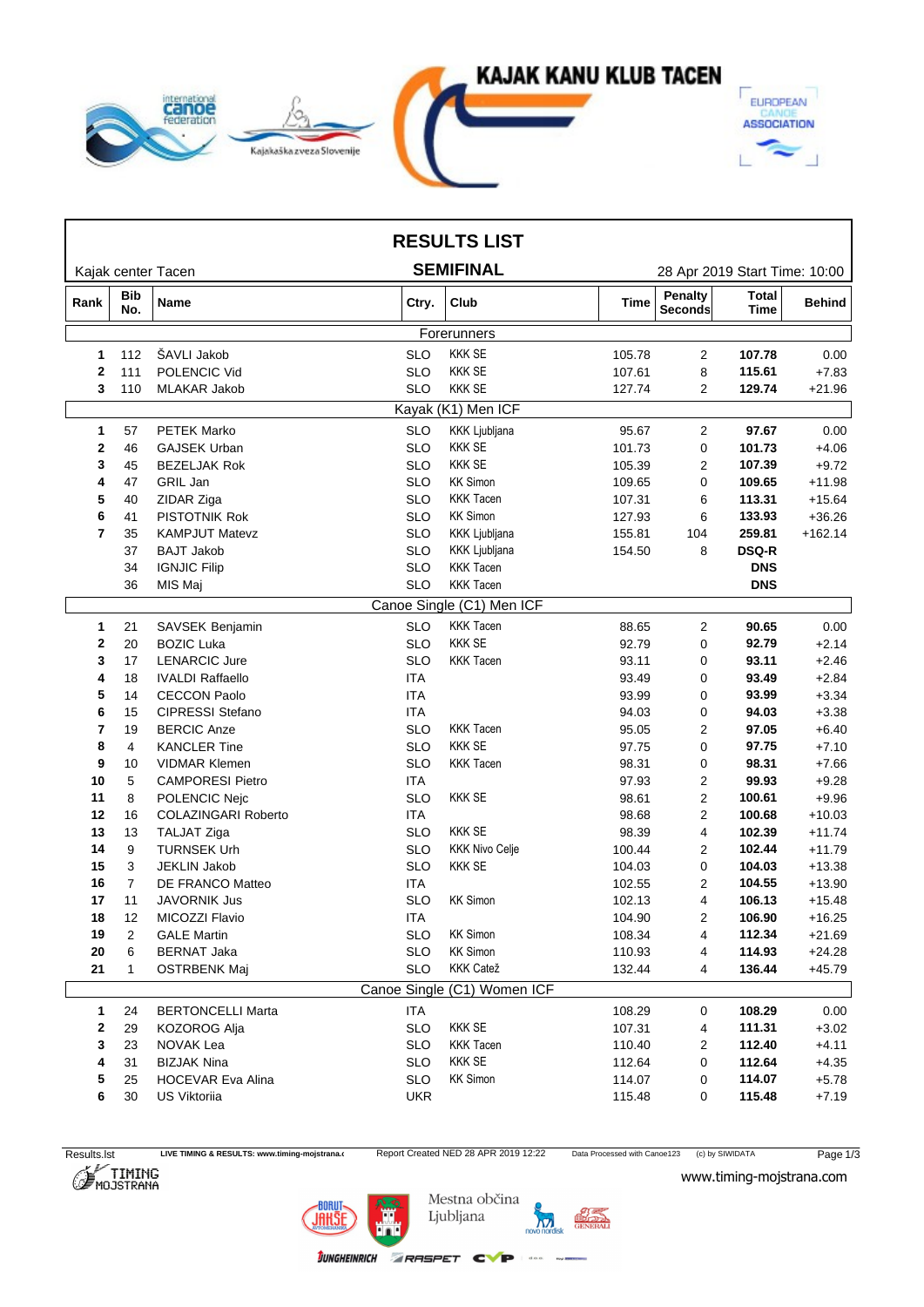

| <b>SEMIFINAL</b><br>Kajak center Tacen<br>28 Apr 2019 Start Time: 10:00<br><b>Penalty</b><br><b>Total</b><br>Bib<br>Name<br>Club<br>Ctry.<br>Time<br><b>Behind</b><br>Rank<br>No.<br><b>Seconds</b><br>Time<br><b>BORGHI Elena</b><br><b>ITA</b><br>117.03<br>7<br>26<br>0<br>117.03<br>$+8.74$<br><b>ITA</b><br>116.75<br>118.75<br>8<br>28<br><b>SABATTINI Chiara</b><br>$\overline{2}$<br>$+10.46$<br>27<br><b>UKR</b><br>DOBROTVORSKA Viktorija<br>119.64<br>119.64<br>9<br>0<br>22<br><b>ITA</b><br>133.76<br>10<br>MICOZZI Elena<br>131.76<br>$\overline{2}$<br>Kayak (K1) Men ICF<br><b>ITA</b><br>84.47<br>DE GENNARO Giovanni<br>0<br>84.47<br>84<br>1<br><b>ITA</b><br>87.85<br>2<br>83<br><b>IVALDI Zeno</b><br>87.85<br>0<br>$+3.38$<br><b>KKK Nivo Celje</b><br><b>SRABOTNIK Martin</b><br><b>SLO</b><br>2<br>$+4.02$<br>81<br>86.49<br>88.49<br>3<br><b>BD Steklarna Hrastnik</b><br>88.65<br>85<br><b>KAUZER Peter</b><br><b>SLO</b><br>88.65<br>0<br>$+4.18$<br>4<br><b>UKR</b><br>80<br><b>TSVIET Igor</b><br>88.71<br>0<br>88.71<br>$+4.24$<br>5<br>JAKSE Zan<br>79<br><b>SLO</b><br><b>KKK Tacen</b><br>0<br>$+4.96$<br>89.43<br>89.43<br>6<br><b>KKK SE</b><br>77<br><b>TESTEN Niko</b><br><b>SLO</b><br>89.59<br>89.59<br>0<br>$+5.12$<br>7<br><b>KKK Tacen</b><br>73<br><b>KUDER MARUSIC Vid</b><br><b>SLO</b><br>90.08<br>0<br>90.08<br>$+5.61$<br>8<br>9<br>71<br>CHIARELLO Gelindo<br>SUI<br>88.10<br>2<br>90.10<br>$+5.63$<br><b>SLO</b><br><b>KKK SE</b><br>$\overline{2}$<br>63<br><b>KANCLER Tine</b><br>88.23<br>90.23<br>$+5.76$<br>10<br>$\mathbf 0$<br>90.74<br>11<br>75<br>DE DIONIGI Christian<br><b>ITA</b><br>90.74<br>$+6.27$<br><b>KKK Catež</b><br>54<br><b>OSTRBENK Vid</b><br><b>SLO</b><br>90.76<br>0<br>$+6.29$<br>12<br>90.76<br>SUI<br>13<br>82<br><b>WERRO Lukas</b><br>91.37<br>0<br>91.37<br>$+6.90$<br>91.57<br>14<br>72<br><b>VIANELLO Marco</b><br><b>ITA</b><br>89.57<br>$+7.10$<br>2<br>SUI<br>69<br><b>MARTIN Gerome</b><br>91.62<br>0<br>$+7.15$<br>15<br>91.62<br><b>GHISETTI Davide</b><br><b>ITA</b><br>91.81<br>16<br>70<br>91.81<br>0<br>$+7.34$<br><b>KKK Tacen</b><br>66<br><b>CIZMAN Luka</b><br><b>SLO</b><br>90.28<br>2<br>$+7.81$<br>17<br>92.28<br><b>ITA</b><br>$\overline{4}$<br>78<br><b>WEGER Jakob</b><br>88.33<br>92.33<br>$+7.86$<br>18<br>76<br><b>HOLMER Erik</b><br>SWE<br>$\overline{2}$<br>92.74<br>19<br>90.74<br>$+8.27$<br><b>KKK Nivo Celje</b><br>TOMINC Lan<br><b>SLO</b><br>92.14<br>$\overline{2}$<br>94.14<br>$+9.67$<br>20<br>62<br><b>KKK Ljubljana</b><br>95.07<br>21<br>56<br><b>VALANT Ulan</b><br><b>SLO</b><br>93.07<br>2<br>$+10.60$<br><b>KKK Tacen</b><br>22<br>53<br><b>BURGAR Lenart</b><br><b>SLO</b><br>95.27<br>0<br>95.27<br>$+10.80$<br><b>KKK Tacen</b><br>$\overline{2}$<br>95.60<br>23<br>51<br><b>ALBREHT Martin</b><br><b>SLO</b><br>93.60<br>$+11.13$<br><b>KKK Nivo Celje</b><br>$\mathbf 0$<br>59<br>LOCNIKAR Jan<br><b>SLO</b><br>97.26<br>$+12.79$<br>24<br>97.26<br><b>KKK SE</b><br>49<br><b>BOZIC Stefan</b><br><b>SLO</b><br>97.73<br>0<br>97.73<br>$+13.26$<br>25<br><b>KK Simon</b><br>26<br>48<br>NOVAK Urban<br><b>SLO</b><br>98.50<br>0<br>98.50<br>$+14.03$<br><b>BD Steklarna Hrastnik</b><br>58<br><b>OPLOTNIK Luka</b><br><b>SLO</b><br>96.65<br>$+14.18$<br>27<br>2<br>98.65<br><b>KKK SE</b><br>98.95<br>28<br><b>SAVLI Erazem</b><br><b>SLO</b><br>0<br>$+14.48$<br>52<br>98.95<br>KKK Ljubljana<br>29<br>50<br><b>ZORE Lenart</b><br><b>SLO</b><br>99.73<br>0<br>99.73<br>$+15.26$<br>60<br>MANFREDA VIDRIH Val<br>SLO<br><b>KKK Tacen</b><br>100.02<br>100.02<br>$+15.55$<br>30<br>0<br>KKK Ljubljana<br>102.02<br>31<br>ANZLOVAR Blaz<br><b>SLO</b><br>100.02<br>$+17.55$<br>61<br>2<br><b>KKK SE</b><br><b>SLO</b><br>100.25<br>$+17.78$<br>32<br>39<br>PAVSIC Andraz<br>$\overline{c}$<br>102.25<br>33<br>SUI<br>99.90<br>103.90<br>$+19.43$<br>55<br><b>ROHRER Pitt</b><br>4<br><b>SLO</b><br>KKK Ljubljana<br>32<br>ZMAVC Jurij<br>102.63<br>104.63<br>$+20.16$<br>34<br>2<br>35<br>42<br><b>KAVZAR Klemen</b><br><b>SLO</b><br><b>BD Steklarna Hrastnik</b><br>105.19<br>105.19<br>$+20.72$<br>0<br>65<br><b>HUN</b><br>102.90<br>$+22.43$<br>RACZ Koppany<br>4<br>106.90<br>36<br><b>KKK Nivo Celje</b><br><b>SLO</b><br>43<br>MAROLT Aljaž<br>108.06<br>110.06<br>37<br>2<br>38<br>ROHRER Jan<br>SUI<br>110.82<br>67<br>102.82<br>8<br>ITA<br>85.93<br>135.93<br>39<br><b>BEDA Marcello</b><br>50<br>74<br>40<br>KARLSSON Max<br>144.37<br>68<br>SWE<br>94.37<br>50 |  |  | <b>RESULTS LIST</b> |  |          |
|-------------------------------------------------------------------------------------------------------------------------------------------------------------------------------------------------------------------------------------------------------------------------------------------------------------------------------------------------------------------------------------------------------------------------------------------------------------------------------------------------------------------------------------------------------------------------------------------------------------------------------------------------------------------------------------------------------------------------------------------------------------------------------------------------------------------------------------------------------------------------------------------------------------------------------------------------------------------------------------------------------------------------------------------------------------------------------------------------------------------------------------------------------------------------------------------------------------------------------------------------------------------------------------------------------------------------------------------------------------------------------------------------------------------------------------------------------------------------------------------------------------------------------------------------------------------------------------------------------------------------------------------------------------------------------------------------------------------------------------------------------------------------------------------------------------------------------------------------------------------------------------------------------------------------------------------------------------------------------------------------------------------------------------------------------------------------------------------------------------------------------------------------------------------------------------------------------------------------------------------------------------------------------------------------------------------------------------------------------------------------------------------------------------------------------------------------------------------------------------------------------------------------------------------------------------------------------------------------------------------------------------------------------------------------------------------------------------------------------------------------------------------------------------------------------------------------------------------------------------------------------------------------------------------------------------------------------------------------------------------------------------------------------------------------------------------------------------------------------------------------------------------------------------------------------------------------------------------------------------------------------------------------------------------------------------------------------------------------------------------------------------------------------------------------------------------------------------------------------------------------------------------------------------------------------------------------------------------------------------------------------------------------------------------------------------------------------------------------------------------------------------------------------------------------------------------------------------------------------------------------------------------------------------------------------------------------------------------------------------------------------------------------------------------------------------------------------------------------------------------------------------------------------------------------------------------------------------------------------------------------------------------------------------------------------------------------------------------------------------------------------------------------------------------------------------------------------------------------------------------------------------------|--|--|---------------------|--|----------|
|                                                                                                                                                                                                                                                                                                                                                                                                                                                                                                                                                                                                                                                                                                                                                                                                                                                                                                                                                                                                                                                                                                                                                                                                                                                                                                                                                                                                                                                                                                                                                                                                                                                                                                                                                                                                                                                                                                                                                                                                                                                                                                                                                                                                                                                                                                                                                                                                                                                                                                                                                                                                                                                                                                                                                                                                                                                                                                                                                                                                                                                                                                                                                                                                                                                                                                                                                                                                                                                                                                                                                                                                                                                                                                                                                                                                                                                                                                                                                                                                                                                                                                                                                                                                                                                                                                                                                                                                                                                                                                                   |  |  |                     |  |          |
|                                                                                                                                                                                                                                                                                                                                                                                                                                                                                                                                                                                                                                                                                                                                                                                                                                                                                                                                                                                                                                                                                                                                                                                                                                                                                                                                                                                                                                                                                                                                                                                                                                                                                                                                                                                                                                                                                                                                                                                                                                                                                                                                                                                                                                                                                                                                                                                                                                                                                                                                                                                                                                                                                                                                                                                                                                                                                                                                                                                                                                                                                                                                                                                                                                                                                                                                                                                                                                                                                                                                                                                                                                                                                                                                                                                                                                                                                                                                                                                                                                                                                                                                                                                                                                                                                                                                                                                                                                                                                                                   |  |  |                     |  |          |
|                                                                                                                                                                                                                                                                                                                                                                                                                                                                                                                                                                                                                                                                                                                                                                                                                                                                                                                                                                                                                                                                                                                                                                                                                                                                                                                                                                                                                                                                                                                                                                                                                                                                                                                                                                                                                                                                                                                                                                                                                                                                                                                                                                                                                                                                                                                                                                                                                                                                                                                                                                                                                                                                                                                                                                                                                                                                                                                                                                                                                                                                                                                                                                                                                                                                                                                                                                                                                                                                                                                                                                                                                                                                                                                                                                                                                                                                                                                                                                                                                                                                                                                                                                                                                                                                                                                                                                                                                                                                                                                   |  |  |                     |  |          |
|                                                                                                                                                                                                                                                                                                                                                                                                                                                                                                                                                                                                                                                                                                                                                                                                                                                                                                                                                                                                                                                                                                                                                                                                                                                                                                                                                                                                                                                                                                                                                                                                                                                                                                                                                                                                                                                                                                                                                                                                                                                                                                                                                                                                                                                                                                                                                                                                                                                                                                                                                                                                                                                                                                                                                                                                                                                                                                                                                                                                                                                                                                                                                                                                                                                                                                                                                                                                                                                                                                                                                                                                                                                                                                                                                                                                                                                                                                                                                                                                                                                                                                                                                                                                                                                                                                                                                                                                                                                                                                                   |  |  |                     |  |          |
|                                                                                                                                                                                                                                                                                                                                                                                                                                                                                                                                                                                                                                                                                                                                                                                                                                                                                                                                                                                                                                                                                                                                                                                                                                                                                                                                                                                                                                                                                                                                                                                                                                                                                                                                                                                                                                                                                                                                                                                                                                                                                                                                                                                                                                                                                                                                                                                                                                                                                                                                                                                                                                                                                                                                                                                                                                                                                                                                                                                                                                                                                                                                                                                                                                                                                                                                                                                                                                                                                                                                                                                                                                                                                                                                                                                                                                                                                                                                                                                                                                                                                                                                                                                                                                                                                                                                                                                                                                                                                                                   |  |  |                     |  | $+11.35$ |
|                                                                                                                                                                                                                                                                                                                                                                                                                                                                                                                                                                                                                                                                                                                                                                                                                                                                                                                                                                                                                                                                                                                                                                                                                                                                                                                                                                                                                                                                                                                                                                                                                                                                                                                                                                                                                                                                                                                                                                                                                                                                                                                                                                                                                                                                                                                                                                                                                                                                                                                                                                                                                                                                                                                                                                                                                                                                                                                                                                                                                                                                                                                                                                                                                                                                                                                                                                                                                                                                                                                                                                                                                                                                                                                                                                                                                                                                                                                                                                                                                                                                                                                                                                                                                                                                                                                                                                                                                                                                                                                   |  |  |                     |  | $+25.47$ |
|                                                                                                                                                                                                                                                                                                                                                                                                                                                                                                                                                                                                                                                                                                                                                                                                                                                                                                                                                                                                                                                                                                                                                                                                                                                                                                                                                                                                                                                                                                                                                                                                                                                                                                                                                                                                                                                                                                                                                                                                                                                                                                                                                                                                                                                                                                                                                                                                                                                                                                                                                                                                                                                                                                                                                                                                                                                                                                                                                                                                                                                                                                                                                                                                                                                                                                                                                                                                                                                                                                                                                                                                                                                                                                                                                                                                                                                                                                                                                                                                                                                                                                                                                                                                                                                                                                                                                                                                                                                                                                                   |  |  |                     |  |          |
|                                                                                                                                                                                                                                                                                                                                                                                                                                                                                                                                                                                                                                                                                                                                                                                                                                                                                                                                                                                                                                                                                                                                                                                                                                                                                                                                                                                                                                                                                                                                                                                                                                                                                                                                                                                                                                                                                                                                                                                                                                                                                                                                                                                                                                                                                                                                                                                                                                                                                                                                                                                                                                                                                                                                                                                                                                                                                                                                                                                                                                                                                                                                                                                                                                                                                                                                                                                                                                                                                                                                                                                                                                                                                                                                                                                                                                                                                                                                                                                                                                                                                                                                                                                                                                                                                                                                                                                                                                                                                                                   |  |  |                     |  | 0.00     |
|                                                                                                                                                                                                                                                                                                                                                                                                                                                                                                                                                                                                                                                                                                                                                                                                                                                                                                                                                                                                                                                                                                                                                                                                                                                                                                                                                                                                                                                                                                                                                                                                                                                                                                                                                                                                                                                                                                                                                                                                                                                                                                                                                                                                                                                                                                                                                                                                                                                                                                                                                                                                                                                                                                                                                                                                                                                                                                                                                                                                                                                                                                                                                                                                                                                                                                                                                                                                                                                                                                                                                                                                                                                                                                                                                                                                                                                                                                                                                                                                                                                                                                                                                                                                                                                                                                                                                                                                                                                                                                                   |  |  |                     |  |          |
|                                                                                                                                                                                                                                                                                                                                                                                                                                                                                                                                                                                                                                                                                                                                                                                                                                                                                                                                                                                                                                                                                                                                                                                                                                                                                                                                                                                                                                                                                                                                                                                                                                                                                                                                                                                                                                                                                                                                                                                                                                                                                                                                                                                                                                                                                                                                                                                                                                                                                                                                                                                                                                                                                                                                                                                                                                                                                                                                                                                                                                                                                                                                                                                                                                                                                                                                                                                                                                                                                                                                                                                                                                                                                                                                                                                                                                                                                                                                                                                                                                                                                                                                                                                                                                                                                                                                                                                                                                                                                                                   |  |  |                     |  |          |
|                                                                                                                                                                                                                                                                                                                                                                                                                                                                                                                                                                                                                                                                                                                                                                                                                                                                                                                                                                                                                                                                                                                                                                                                                                                                                                                                                                                                                                                                                                                                                                                                                                                                                                                                                                                                                                                                                                                                                                                                                                                                                                                                                                                                                                                                                                                                                                                                                                                                                                                                                                                                                                                                                                                                                                                                                                                                                                                                                                                                                                                                                                                                                                                                                                                                                                                                                                                                                                                                                                                                                                                                                                                                                                                                                                                                                                                                                                                                                                                                                                                                                                                                                                                                                                                                                                                                                                                                                                                                                                                   |  |  |                     |  |          |
|                                                                                                                                                                                                                                                                                                                                                                                                                                                                                                                                                                                                                                                                                                                                                                                                                                                                                                                                                                                                                                                                                                                                                                                                                                                                                                                                                                                                                                                                                                                                                                                                                                                                                                                                                                                                                                                                                                                                                                                                                                                                                                                                                                                                                                                                                                                                                                                                                                                                                                                                                                                                                                                                                                                                                                                                                                                                                                                                                                                                                                                                                                                                                                                                                                                                                                                                                                                                                                                                                                                                                                                                                                                                                                                                                                                                                                                                                                                                                                                                                                                                                                                                                                                                                                                                                                                                                                                                                                                                                                                   |  |  |                     |  |          |
|                                                                                                                                                                                                                                                                                                                                                                                                                                                                                                                                                                                                                                                                                                                                                                                                                                                                                                                                                                                                                                                                                                                                                                                                                                                                                                                                                                                                                                                                                                                                                                                                                                                                                                                                                                                                                                                                                                                                                                                                                                                                                                                                                                                                                                                                                                                                                                                                                                                                                                                                                                                                                                                                                                                                                                                                                                                                                                                                                                                                                                                                                                                                                                                                                                                                                                                                                                                                                                                                                                                                                                                                                                                                                                                                                                                                                                                                                                                                                                                                                                                                                                                                                                                                                                                                                                                                                                                                                                                                                                                   |  |  |                     |  |          |
|                                                                                                                                                                                                                                                                                                                                                                                                                                                                                                                                                                                                                                                                                                                                                                                                                                                                                                                                                                                                                                                                                                                                                                                                                                                                                                                                                                                                                                                                                                                                                                                                                                                                                                                                                                                                                                                                                                                                                                                                                                                                                                                                                                                                                                                                                                                                                                                                                                                                                                                                                                                                                                                                                                                                                                                                                                                                                                                                                                                                                                                                                                                                                                                                                                                                                                                                                                                                                                                                                                                                                                                                                                                                                                                                                                                                                                                                                                                                                                                                                                                                                                                                                                                                                                                                                                                                                                                                                                                                                                                   |  |  |                     |  |          |
|                                                                                                                                                                                                                                                                                                                                                                                                                                                                                                                                                                                                                                                                                                                                                                                                                                                                                                                                                                                                                                                                                                                                                                                                                                                                                                                                                                                                                                                                                                                                                                                                                                                                                                                                                                                                                                                                                                                                                                                                                                                                                                                                                                                                                                                                                                                                                                                                                                                                                                                                                                                                                                                                                                                                                                                                                                                                                                                                                                                                                                                                                                                                                                                                                                                                                                                                                                                                                                                                                                                                                                                                                                                                                                                                                                                                                                                                                                                                                                                                                                                                                                                                                                                                                                                                                                                                                                                                                                                                                                                   |  |  |                     |  |          |
|                                                                                                                                                                                                                                                                                                                                                                                                                                                                                                                                                                                                                                                                                                                                                                                                                                                                                                                                                                                                                                                                                                                                                                                                                                                                                                                                                                                                                                                                                                                                                                                                                                                                                                                                                                                                                                                                                                                                                                                                                                                                                                                                                                                                                                                                                                                                                                                                                                                                                                                                                                                                                                                                                                                                                                                                                                                                                                                                                                                                                                                                                                                                                                                                                                                                                                                                                                                                                                                                                                                                                                                                                                                                                                                                                                                                                                                                                                                                                                                                                                                                                                                                                                                                                                                                                                                                                                                                                                                                                                                   |  |  |                     |  |          |
|                                                                                                                                                                                                                                                                                                                                                                                                                                                                                                                                                                                                                                                                                                                                                                                                                                                                                                                                                                                                                                                                                                                                                                                                                                                                                                                                                                                                                                                                                                                                                                                                                                                                                                                                                                                                                                                                                                                                                                                                                                                                                                                                                                                                                                                                                                                                                                                                                                                                                                                                                                                                                                                                                                                                                                                                                                                                                                                                                                                                                                                                                                                                                                                                                                                                                                                                                                                                                                                                                                                                                                                                                                                                                                                                                                                                                                                                                                                                                                                                                                                                                                                                                                                                                                                                                                                                                                                                                                                                                                                   |  |  |                     |  |          |
|                                                                                                                                                                                                                                                                                                                                                                                                                                                                                                                                                                                                                                                                                                                                                                                                                                                                                                                                                                                                                                                                                                                                                                                                                                                                                                                                                                                                                                                                                                                                                                                                                                                                                                                                                                                                                                                                                                                                                                                                                                                                                                                                                                                                                                                                                                                                                                                                                                                                                                                                                                                                                                                                                                                                                                                                                                                                                                                                                                                                                                                                                                                                                                                                                                                                                                                                                                                                                                                                                                                                                                                                                                                                                                                                                                                                                                                                                                                                                                                                                                                                                                                                                                                                                                                                                                                                                                                                                                                                                                                   |  |  |                     |  |          |
|                                                                                                                                                                                                                                                                                                                                                                                                                                                                                                                                                                                                                                                                                                                                                                                                                                                                                                                                                                                                                                                                                                                                                                                                                                                                                                                                                                                                                                                                                                                                                                                                                                                                                                                                                                                                                                                                                                                                                                                                                                                                                                                                                                                                                                                                                                                                                                                                                                                                                                                                                                                                                                                                                                                                                                                                                                                                                                                                                                                                                                                                                                                                                                                                                                                                                                                                                                                                                                                                                                                                                                                                                                                                                                                                                                                                                                                                                                                                                                                                                                                                                                                                                                                                                                                                                                                                                                                                                                                                                                                   |  |  |                     |  |          |
|                                                                                                                                                                                                                                                                                                                                                                                                                                                                                                                                                                                                                                                                                                                                                                                                                                                                                                                                                                                                                                                                                                                                                                                                                                                                                                                                                                                                                                                                                                                                                                                                                                                                                                                                                                                                                                                                                                                                                                                                                                                                                                                                                                                                                                                                                                                                                                                                                                                                                                                                                                                                                                                                                                                                                                                                                                                                                                                                                                                                                                                                                                                                                                                                                                                                                                                                                                                                                                                                                                                                                                                                                                                                                                                                                                                                                                                                                                                                                                                                                                                                                                                                                                                                                                                                                                                                                                                                                                                                                                                   |  |  |                     |  |          |
|                                                                                                                                                                                                                                                                                                                                                                                                                                                                                                                                                                                                                                                                                                                                                                                                                                                                                                                                                                                                                                                                                                                                                                                                                                                                                                                                                                                                                                                                                                                                                                                                                                                                                                                                                                                                                                                                                                                                                                                                                                                                                                                                                                                                                                                                                                                                                                                                                                                                                                                                                                                                                                                                                                                                                                                                                                                                                                                                                                                                                                                                                                                                                                                                                                                                                                                                                                                                                                                                                                                                                                                                                                                                                                                                                                                                                                                                                                                                                                                                                                                                                                                                                                                                                                                                                                                                                                                                                                                                                                                   |  |  |                     |  |          |
|                                                                                                                                                                                                                                                                                                                                                                                                                                                                                                                                                                                                                                                                                                                                                                                                                                                                                                                                                                                                                                                                                                                                                                                                                                                                                                                                                                                                                                                                                                                                                                                                                                                                                                                                                                                                                                                                                                                                                                                                                                                                                                                                                                                                                                                                                                                                                                                                                                                                                                                                                                                                                                                                                                                                                                                                                                                                                                                                                                                                                                                                                                                                                                                                                                                                                                                                                                                                                                                                                                                                                                                                                                                                                                                                                                                                                                                                                                                                                                                                                                                                                                                                                                                                                                                                                                                                                                                                                                                                                                                   |  |  |                     |  |          |
|                                                                                                                                                                                                                                                                                                                                                                                                                                                                                                                                                                                                                                                                                                                                                                                                                                                                                                                                                                                                                                                                                                                                                                                                                                                                                                                                                                                                                                                                                                                                                                                                                                                                                                                                                                                                                                                                                                                                                                                                                                                                                                                                                                                                                                                                                                                                                                                                                                                                                                                                                                                                                                                                                                                                                                                                                                                                                                                                                                                                                                                                                                                                                                                                                                                                                                                                                                                                                                                                                                                                                                                                                                                                                                                                                                                                                                                                                                                                                                                                                                                                                                                                                                                                                                                                                                                                                                                                                                                                                                                   |  |  |                     |  |          |
|                                                                                                                                                                                                                                                                                                                                                                                                                                                                                                                                                                                                                                                                                                                                                                                                                                                                                                                                                                                                                                                                                                                                                                                                                                                                                                                                                                                                                                                                                                                                                                                                                                                                                                                                                                                                                                                                                                                                                                                                                                                                                                                                                                                                                                                                                                                                                                                                                                                                                                                                                                                                                                                                                                                                                                                                                                                                                                                                                                                                                                                                                                                                                                                                                                                                                                                                                                                                                                                                                                                                                                                                                                                                                                                                                                                                                                                                                                                                                                                                                                                                                                                                                                                                                                                                                                                                                                                                                                                                                                                   |  |  |                     |  |          |
|                                                                                                                                                                                                                                                                                                                                                                                                                                                                                                                                                                                                                                                                                                                                                                                                                                                                                                                                                                                                                                                                                                                                                                                                                                                                                                                                                                                                                                                                                                                                                                                                                                                                                                                                                                                                                                                                                                                                                                                                                                                                                                                                                                                                                                                                                                                                                                                                                                                                                                                                                                                                                                                                                                                                                                                                                                                                                                                                                                                                                                                                                                                                                                                                                                                                                                                                                                                                                                                                                                                                                                                                                                                                                                                                                                                                                                                                                                                                                                                                                                                                                                                                                                                                                                                                                                                                                                                                                                                                                                                   |  |  |                     |  |          |
|                                                                                                                                                                                                                                                                                                                                                                                                                                                                                                                                                                                                                                                                                                                                                                                                                                                                                                                                                                                                                                                                                                                                                                                                                                                                                                                                                                                                                                                                                                                                                                                                                                                                                                                                                                                                                                                                                                                                                                                                                                                                                                                                                                                                                                                                                                                                                                                                                                                                                                                                                                                                                                                                                                                                                                                                                                                                                                                                                                                                                                                                                                                                                                                                                                                                                                                                                                                                                                                                                                                                                                                                                                                                                                                                                                                                                                                                                                                                                                                                                                                                                                                                                                                                                                                                                                                                                                                                                                                                                                                   |  |  |                     |  |          |
|                                                                                                                                                                                                                                                                                                                                                                                                                                                                                                                                                                                                                                                                                                                                                                                                                                                                                                                                                                                                                                                                                                                                                                                                                                                                                                                                                                                                                                                                                                                                                                                                                                                                                                                                                                                                                                                                                                                                                                                                                                                                                                                                                                                                                                                                                                                                                                                                                                                                                                                                                                                                                                                                                                                                                                                                                                                                                                                                                                                                                                                                                                                                                                                                                                                                                                                                                                                                                                                                                                                                                                                                                                                                                                                                                                                                                                                                                                                                                                                                                                                                                                                                                                                                                                                                                                                                                                                                                                                                                                                   |  |  |                     |  |          |
|                                                                                                                                                                                                                                                                                                                                                                                                                                                                                                                                                                                                                                                                                                                                                                                                                                                                                                                                                                                                                                                                                                                                                                                                                                                                                                                                                                                                                                                                                                                                                                                                                                                                                                                                                                                                                                                                                                                                                                                                                                                                                                                                                                                                                                                                                                                                                                                                                                                                                                                                                                                                                                                                                                                                                                                                                                                                                                                                                                                                                                                                                                                                                                                                                                                                                                                                                                                                                                                                                                                                                                                                                                                                                                                                                                                                                                                                                                                                                                                                                                                                                                                                                                                                                                                                                                                                                                                                                                                                                                                   |  |  |                     |  |          |
|                                                                                                                                                                                                                                                                                                                                                                                                                                                                                                                                                                                                                                                                                                                                                                                                                                                                                                                                                                                                                                                                                                                                                                                                                                                                                                                                                                                                                                                                                                                                                                                                                                                                                                                                                                                                                                                                                                                                                                                                                                                                                                                                                                                                                                                                                                                                                                                                                                                                                                                                                                                                                                                                                                                                                                                                                                                                                                                                                                                                                                                                                                                                                                                                                                                                                                                                                                                                                                                                                                                                                                                                                                                                                                                                                                                                                                                                                                                                                                                                                                                                                                                                                                                                                                                                                                                                                                                                                                                                                                                   |  |  |                     |  |          |
|                                                                                                                                                                                                                                                                                                                                                                                                                                                                                                                                                                                                                                                                                                                                                                                                                                                                                                                                                                                                                                                                                                                                                                                                                                                                                                                                                                                                                                                                                                                                                                                                                                                                                                                                                                                                                                                                                                                                                                                                                                                                                                                                                                                                                                                                                                                                                                                                                                                                                                                                                                                                                                                                                                                                                                                                                                                                                                                                                                                                                                                                                                                                                                                                                                                                                                                                                                                                                                                                                                                                                                                                                                                                                                                                                                                                                                                                                                                                                                                                                                                                                                                                                                                                                                                                                                                                                                                                                                                                                                                   |  |  |                     |  |          |
|                                                                                                                                                                                                                                                                                                                                                                                                                                                                                                                                                                                                                                                                                                                                                                                                                                                                                                                                                                                                                                                                                                                                                                                                                                                                                                                                                                                                                                                                                                                                                                                                                                                                                                                                                                                                                                                                                                                                                                                                                                                                                                                                                                                                                                                                                                                                                                                                                                                                                                                                                                                                                                                                                                                                                                                                                                                                                                                                                                                                                                                                                                                                                                                                                                                                                                                                                                                                                                                                                                                                                                                                                                                                                                                                                                                                                                                                                                                                                                                                                                                                                                                                                                                                                                                                                                                                                                                                                                                                                                                   |  |  |                     |  |          |
|                                                                                                                                                                                                                                                                                                                                                                                                                                                                                                                                                                                                                                                                                                                                                                                                                                                                                                                                                                                                                                                                                                                                                                                                                                                                                                                                                                                                                                                                                                                                                                                                                                                                                                                                                                                                                                                                                                                                                                                                                                                                                                                                                                                                                                                                                                                                                                                                                                                                                                                                                                                                                                                                                                                                                                                                                                                                                                                                                                                                                                                                                                                                                                                                                                                                                                                                                                                                                                                                                                                                                                                                                                                                                                                                                                                                                                                                                                                                                                                                                                                                                                                                                                                                                                                                                                                                                                                                                                                                                                                   |  |  |                     |  |          |
|                                                                                                                                                                                                                                                                                                                                                                                                                                                                                                                                                                                                                                                                                                                                                                                                                                                                                                                                                                                                                                                                                                                                                                                                                                                                                                                                                                                                                                                                                                                                                                                                                                                                                                                                                                                                                                                                                                                                                                                                                                                                                                                                                                                                                                                                                                                                                                                                                                                                                                                                                                                                                                                                                                                                                                                                                                                                                                                                                                                                                                                                                                                                                                                                                                                                                                                                                                                                                                                                                                                                                                                                                                                                                                                                                                                                                                                                                                                                                                                                                                                                                                                                                                                                                                                                                                                                                                                                                                                                                                                   |  |  |                     |  |          |
|                                                                                                                                                                                                                                                                                                                                                                                                                                                                                                                                                                                                                                                                                                                                                                                                                                                                                                                                                                                                                                                                                                                                                                                                                                                                                                                                                                                                                                                                                                                                                                                                                                                                                                                                                                                                                                                                                                                                                                                                                                                                                                                                                                                                                                                                                                                                                                                                                                                                                                                                                                                                                                                                                                                                                                                                                                                                                                                                                                                                                                                                                                                                                                                                                                                                                                                                                                                                                                                                                                                                                                                                                                                                                                                                                                                                                                                                                                                                                                                                                                                                                                                                                                                                                                                                                                                                                                                                                                                                                                                   |  |  |                     |  |          |
|                                                                                                                                                                                                                                                                                                                                                                                                                                                                                                                                                                                                                                                                                                                                                                                                                                                                                                                                                                                                                                                                                                                                                                                                                                                                                                                                                                                                                                                                                                                                                                                                                                                                                                                                                                                                                                                                                                                                                                                                                                                                                                                                                                                                                                                                                                                                                                                                                                                                                                                                                                                                                                                                                                                                                                                                                                                                                                                                                                                                                                                                                                                                                                                                                                                                                                                                                                                                                                                                                                                                                                                                                                                                                                                                                                                                                                                                                                                                                                                                                                                                                                                                                                                                                                                                                                                                                                                                                                                                                                                   |  |  |                     |  |          |
|                                                                                                                                                                                                                                                                                                                                                                                                                                                                                                                                                                                                                                                                                                                                                                                                                                                                                                                                                                                                                                                                                                                                                                                                                                                                                                                                                                                                                                                                                                                                                                                                                                                                                                                                                                                                                                                                                                                                                                                                                                                                                                                                                                                                                                                                                                                                                                                                                                                                                                                                                                                                                                                                                                                                                                                                                                                                                                                                                                                                                                                                                                                                                                                                                                                                                                                                                                                                                                                                                                                                                                                                                                                                                                                                                                                                                                                                                                                                                                                                                                                                                                                                                                                                                                                                                                                                                                                                                                                                                                                   |  |  |                     |  |          |
|                                                                                                                                                                                                                                                                                                                                                                                                                                                                                                                                                                                                                                                                                                                                                                                                                                                                                                                                                                                                                                                                                                                                                                                                                                                                                                                                                                                                                                                                                                                                                                                                                                                                                                                                                                                                                                                                                                                                                                                                                                                                                                                                                                                                                                                                                                                                                                                                                                                                                                                                                                                                                                                                                                                                                                                                                                                                                                                                                                                                                                                                                                                                                                                                                                                                                                                                                                                                                                                                                                                                                                                                                                                                                                                                                                                                                                                                                                                                                                                                                                                                                                                                                                                                                                                                                                                                                                                                                                                                                                                   |  |  |                     |  |          |
|                                                                                                                                                                                                                                                                                                                                                                                                                                                                                                                                                                                                                                                                                                                                                                                                                                                                                                                                                                                                                                                                                                                                                                                                                                                                                                                                                                                                                                                                                                                                                                                                                                                                                                                                                                                                                                                                                                                                                                                                                                                                                                                                                                                                                                                                                                                                                                                                                                                                                                                                                                                                                                                                                                                                                                                                                                                                                                                                                                                                                                                                                                                                                                                                                                                                                                                                                                                                                                                                                                                                                                                                                                                                                                                                                                                                                                                                                                                                                                                                                                                                                                                                                                                                                                                                                                                                                                                                                                                                                                                   |  |  |                     |  |          |
|                                                                                                                                                                                                                                                                                                                                                                                                                                                                                                                                                                                                                                                                                                                                                                                                                                                                                                                                                                                                                                                                                                                                                                                                                                                                                                                                                                                                                                                                                                                                                                                                                                                                                                                                                                                                                                                                                                                                                                                                                                                                                                                                                                                                                                                                                                                                                                                                                                                                                                                                                                                                                                                                                                                                                                                                                                                                                                                                                                                                                                                                                                                                                                                                                                                                                                                                                                                                                                                                                                                                                                                                                                                                                                                                                                                                                                                                                                                                                                                                                                                                                                                                                                                                                                                                                                                                                                                                                                                                                                                   |  |  |                     |  |          |
|                                                                                                                                                                                                                                                                                                                                                                                                                                                                                                                                                                                                                                                                                                                                                                                                                                                                                                                                                                                                                                                                                                                                                                                                                                                                                                                                                                                                                                                                                                                                                                                                                                                                                                                                                                                                                                                                                                                                                                                                                                                                                                                                                                                                                                                                                                                                                                                                                                                                                                                                                                                                                                                                                                                                                                                                                                                                                                                                                                                                                                                                                                                                                                                                                                                                                                                                                                                                                                                                                                                                                                                                                                                                                                                                                                                                                                                                                                                                                                                                                                                                                                                                                                                                                                                                                                                                                                                                                                                                                                                   |  |  |                     |  |          |
|                                                                                                                                                                                                                                                                                                                                                                                                                                                                                                                                                                                                                                                                                                                                                                                                                                                                                                                                                                                                                                                                                                                                                                                                                                                                                                                                                                                                                                                                                                                                                                                                                                                                                                                                                                                                                                                                                                                                                                                                                                                                                                                                                                                                                                                                                                                                                                                                                                                                                                                                                                                                                                                                                                                                                                                                                                                                                                                                                                                                                                                                                                                                                                                                                                                                                                                                                                                                                                                                                                                                                                                                                                                                                                                                                                                                                                                                                                                                                                                                                                                                                                                                                                                                                                                                                                                                                                                                                                                                                                                   |  |  |                     |  |          |
|                                                                                                                                                                                                                                                                                                                                                                                                                                                                                                                                                                                                                                                                                                                                                                                                                                                                                                                                                                                                                                                                                                                                                                                                                                                                                                                                                                                                                                                                                                                                                                                                                                                                                                                                                                                                                                                                                                                                                                                                                                                                                                                                                                                                                                                                                                                                                                                                                                                                                                                                                                                                                                                                                                                                                                                                                                                                                                                                                                                                                                                                                                                                                                                                                                                                                                                                                                                                                                                                                                                                                                                                                                                                                                                                                                                                                                                                                                                                                                                                                                                                                                                                                                                                                                                                                                                                                                                                                                                                                                                   |  |  |                     |  |          |
|                                                                                                                                                                                                                                                                                                                                                                                                                                                                                                                                                                                                                                                                                                                                                                                                                                                                                                                                                                                                                                                                                                                                                                                                                                                                                                                                                                                                                                                                                                                                                                                                                                                                                                                                                                                                                                                                                                                                                                                                                                                                                                                                                                                                                                                                                                                                                                                                                                                                                                                                                                                                                                                                                                                                                                                                                                                                                                                                                                                                                                                                                                                                                                                                                                                                                                                                                                                                                                                                                                                                                                                                                                                                                                                                                                                                                                                                                                                                                                                                                                                                                                                                                                                                                                                                                                                                                                                                                                                                                                                   |  |  |                     |  |          |
|                                                                                                                                                                                                                                                                                                                                                                                                                                                                                                                                                                                                                                                                                                                                                                                                                                                                                                                                                                                                                                                                                                                                                                                                                                                                                                                                                                                                                                                                                                                                                                                                                                                                                                                                                                                                                                                                                                                                                                                                                                                                                                                                                                                                                                                                                                                                                                                                                                                                                                                                                                                                                                                                                                                                                                                                                                                                                                                                                                                                                                                                                                                                                                                                                                                                                                                                                                                                                                                                                                                                                                                                                                                                                                                                                                                                                                                                                                                                                                                                                                                                                                                                                                                                                                                                                                                                                                                                                                                                                                                   |  |  |                     |  | $+25.59$ |
|                                                                                                                                                                                                                                                                                                                                                                                                                                                                                                                                                                                                                                                                                                                                                                                                                                                                                                                                                                                                                                                                                                                                                                                                                                                                                                                                                                                                                                                                                                                                                                                                                                                                                                                                                                                                                                                                                                                                                                                                                                                                                                                                                                                                                                                                                                                                                                                                                                                                                                                                                                                                                                                                                                                                                                                                                                                                                                                                                                                                                                                                                                                                                                                                                                                                                                                                                                                                                                                                                                                                                                                                                                                                                                                                                                                                                                                                                                                                                                                                                                                                                                                                                                                                                                                                                                                                                                                                                                                                                                                   |  |  |                     |  | $+26.35$ |
|                                                                                                                                                                                                                                                                                                                                                                                                                                                                                                                                                                                                                                                                                                                                                                                                                                                                                                                                                                                                                                                                                                                                                                                                                                                                                                                                                                                                                                                                                                                                                                                                                                                                                                                                                                                                                                                                                                                                                                                                                                                                                                                                                                                                                                                                                                                                                                                                                                                                                                                                                                                                                                                                                                                                                                                                                                                                                                                                                                                                                                                                                                                                                                                                                                                                                                                                                                                                                                                                                                                                                                                                                                                                                                                                                                                                                                                                                                                                                                                                                                                                                                                                                                                                                                                                                                                                                                                                                                                                                                                   |  |  |                     |  | $+51.46$ |
|                                                                                                                                                                                                                                                                                                                                                                                                                                                                                                                                                                                                                                                                                                                                                                                                                                                                                                                                                                                                                                                                                                                                                                                                                                                                                                                                                                                                                                                                                                                                                                                                                                                                                                                                                                                                                                                                                                                                                                                                                                                                                                                                                                                                                                                                                                                                                                                                                                                                                                                                                                                                                                                                                                                                                                                                                                                                                                                                                                                                                                                                                                                                                                                                                                                                                                                                                                                                                                                                                                                                                                                                                                                                                                                                                                                                                                                                                                                                                                                                                                                                                                                                                                                                                                                                                                                                                                                                                                                                                                                   |  |  |                     |  | $+59.90$ |

Results.lst LIVE TIMING & RESULTS: www.timing-mojstrana.com<br>
Report Created NED 28 APR 2019 12:22 Data Processed with Canoe123 (c) by SIWIDATA Page 2/3<br>
MOJSTRANA WWW.timing-mojstrana.com

www.timing-mojstrana.com



Mestna občina Ljubljana

**JUNGHEINRICH ZRASPET CVP** 

 $\mathbf{M}$ 

 $d$ oo

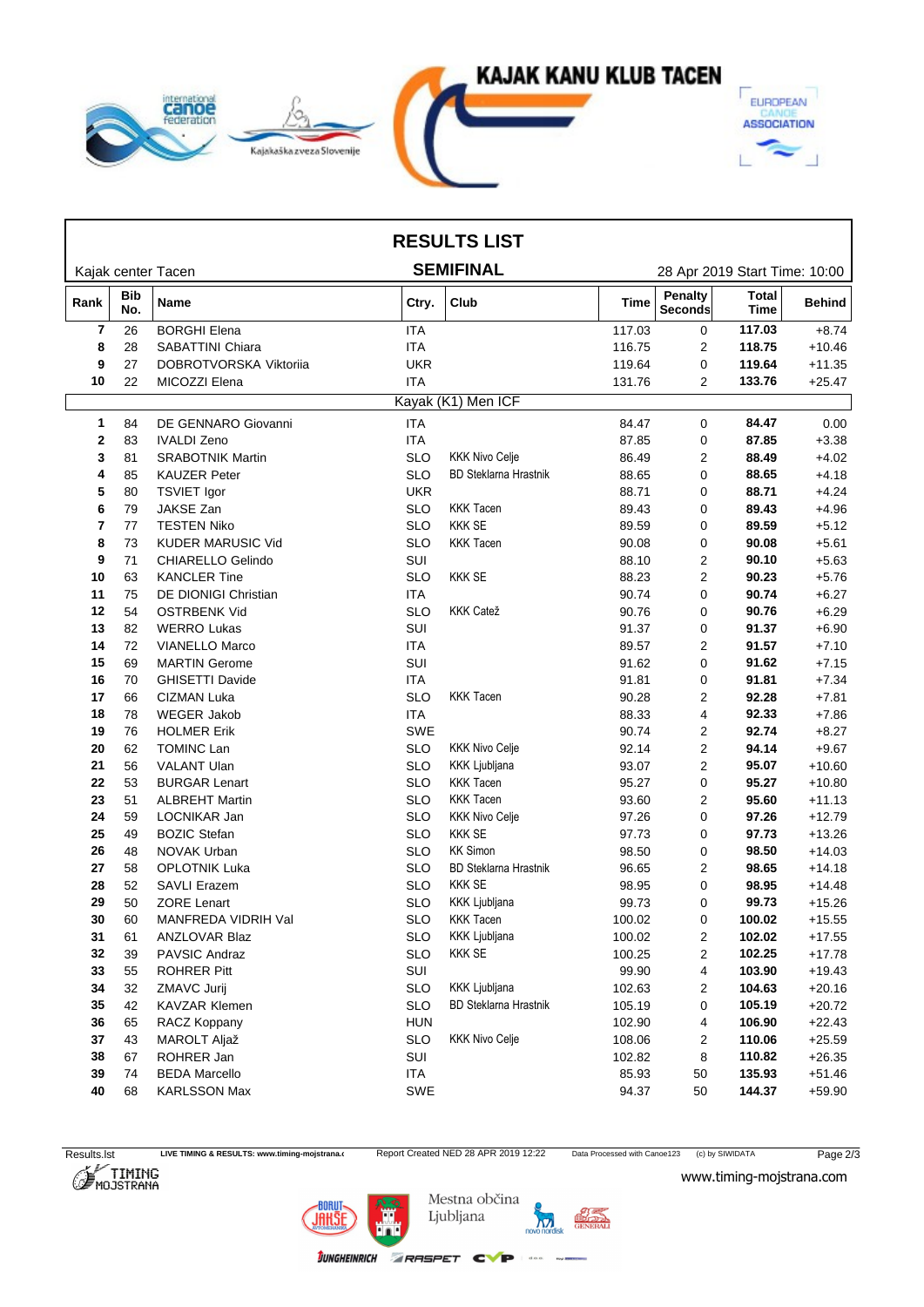

|      |                   |                              |            | <b>RESULTS LIST</b>          |             |                               |                             |               |
|------|-------------------|------------------------------|------------|------------------------------|-------------|-------------------------------|-----------------------------|---------------|
|      |                   | Kajak center Tacen           |            | <b>SEMIFINAL</b>             |             | 28 Apr 2019 Start Time: 10:00 |                             |               |
| Rank | <b>Bib</b><br>No. | Name                         | Ctry.      | Club                         | <b>Time</b> | Penalty<br>Seconds            | <b>Total</b><br><b>Time</b> | <b>Behind</b> |
|      |                   |                              |            | Kayak (K1) Women ICF         |             |                               |                             |               |
|      | 103               | <b>TERCELJ Eva</b>           | <b>SLO</b> | <b>KKK Ljubljana</b>         | 95.20       | 0                             | 95.20                       | 0.00          |
| 2    | 105               | <b>KRAGELJ Ursa</b>          | <b>SLO</b> | <b>KKK SE</b>                | 97.79       | 0                             | 97.79                       | $+2.59$       |
| 3    | 96                | <b>LUCATO Eleonora</b>       | <b>ITA</b> |                              | 99.32       | 0                             | 99.32                       | $+4.12$       |
|      | 104               | <b>HORN Stefanie</b>         | <b>ITA</b> |                              | 97.64       | 2                             | 99.64                       | $+4.44$       |
| 5    | 99                | <b>SABATTINI Chiara</b>      | <b>ITA</b> |                              | 102.29      | 0                             | 102.29                      | $+7.09$       |
| 6    | 102               | <b>US Viktorija</b>          | <b>UKR</b> |                              | 101.48      | 2                             | 103.48                      | $+8.28$       |
| 7    | 94                | <b>MALAGUTI Francesca</b>    | <b>ITA</b> |                              | 104.04      | 0                             | 104.04                      | $+8.84$       |
| 8    | 90                | <b>HOCEVAR Eva Alina</b>     | <b>SLO</b> | <b>KK Simon</b>              | 104.16      | 0                             | 104.16                      | $+8.96$       |
| 9    | 98                | <b>TEUNISSEN Lena</b>        | <b>NED</b> |                              | 104.23      | $\Omega$                      | 104.23                      | $+9.03$       |
| 10   | 91                | <b>NOVAK Lea</b>             | <b>SLO</b> | <b>KKK Tacen</b>             | 104.34      | 0                             | 104.34                      | $+9.14$       |
| 11   | 100               | <b>GIAI PRON Maria Clara</b> | <b>ITA</b> |                              | 102.95      | 2                             | 104.95                      | $+9.75$       |
| 12   | 93                | <b>BERTONCELLI Marta</b>     | <b>ITA</b> |                              | 106.60      | $\Omega$                      | 106.60                      | $+11.40$      |
| 13   | 97                | <b>SRIBAR Ria</b>            | <b>USA</b> |                              | 109.37      | $\overline{2}$                | 111.37                      | $+16.17$      |
| 14   | 101               | NOVAK Ajda                   | <b>SLO</b> | <b>KKK Ljubljana</b>         | 112.74      | 0                             | 112.74                      | $+17.54$      |
| 15   | 87                | DOMAJNKO Helena              | <b>SLO</b> | <b>KKK Ljubljana</b>         | 118.13      | $\Omega$                      | 118.13                      | $+22.93$      |
| 16   | 95                | <b>BRAENDLE Naemi</b>        | SUI        |                              | 116.20      | 2                             | 118.20                      | $+23.00$      |
| 17   | 88                | <b>BELINGAR Sara</b>         | <b>SLO</b> | <b>KKK SE</b>                | 115.13      | 4                             | 119.13                      | $+23.93$      |
| 18   | 89                | ZANOSKAR Zala                | <b>SLO</b> | <b>KKK Nivo Celje</b>        | 121.63      | 2                             | 123.63                      | $+28.43$      |
| 19   | 86                | GREŠAK Daša                  | <b>SLO</b> | <b>BD Steklarna Hrastnik</b> | 138.26      | 4                             | 142.26                      | $+47.06$      |
| 20   | 92                | <b>SEPRENYI Sara Timea</b>   | <b>HUN</b> |                              | 129.83      | 54                            | 183.83                      | +88.63        |
|      |                   |                              |            |                              |             | Chief Judge                   |                             |               |

Results.lst LIVE TIMING & RESULTS: www.timing-mojstrana.com<br>
Report Created NED 28 APR 2019 12:22 Data Processed with Canoe123 (c) by SIWIDATA Page 3/3<br>
MOJSTRANA WWW.timing-mojstrana.com

\_\_\_\_\_\_\_\_\_\_\_\_\_\_\_\_\_\_\_\_



**BORUT** 

Mestna občina Ljubljana

 $\sum_{\text{BAL}}$ novo nordisk

 $d$ oo

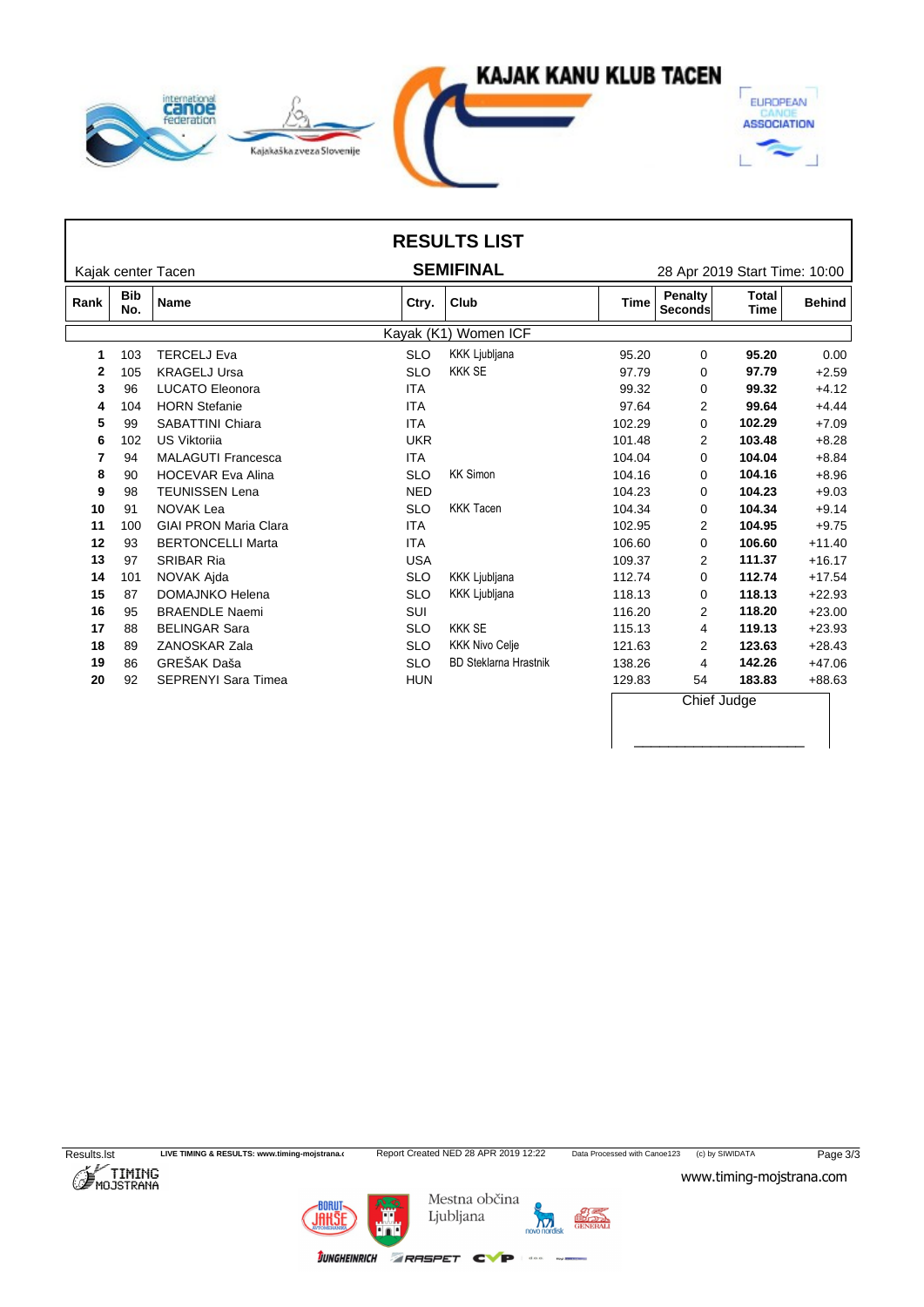

|              |                   |                           |            | <b>RESULTS LIST</b>          |        |                           |                               |               |
|--------------|-------------------|---------------------------|------------|------------------------------|--------|---------------------------|-------------------------------|---------------|
|              |                   | Kajak center Tacen        |            | <b>FINAL</b>                 |        |                           | 28 Apr 2019 Start Time: 13:00 |               |
| Rank         | <b>Bib</b><br>No. | Name                      | Ctry.      | Club                         | Time   | <b>Penalty</b><br>Seconds | Total<br>Time                 | <b>Behind</b> |
|              |                   |                           |            | Canoe Single (C1) Men ICF    |        |                           |                               |               |
| $\mathbf 1$  | 19                | <b>BERCIC Anze</b>        | <b>SLO</b> | <b>KKK Tacen</b>             | 91.53  | 0                         | 91.53                         | 0.00          |
| $\mathbf{2}$ | 21                | SAVSEK Benjamin           | <b>SLO</b> | <b>KKK Tacen</b>             | 92.30  | 0                         | 92.30                         | $+0.77$       |
| 3            | 18                | <b>IVALDI Raffaello</b>   | <b>ITA</b> |                              | 92.56  | 0                         | 92.56                         | $+1.03$       |
| 4            | 20                | <b>BOZIC Luka</b>         | <b>SLO</b> | <b>KKK SE</b>                | 90.96  | 2                         | 92.96                         | $+1.43$       |
| 5            | 15                | <b>CIPRESSI Stefano</b>   | <b>ITA</b> |                              | 95.69  | 0                         | 95.69                         | $+4.16$       |
| 6            | 5                 | <b>CAMPORESI Pietro</b>   | <b>ITA</b> |                              | 96.31  | 0                         | 96.31                         | $+4.78$       |
| 7            | 14                | <b>CECCON Paolo</b>       | <b>ITA</b> |                              | 94.93  | 2                         | 96.93                         | $+5.40$       |
| 8            | 17                | <b>LENARCIC Jure</b>      | <b>SLO</b> | <b>KKK Tacen</b>             | 96.47  | 2                         | 98.47                         | $+6.94$       |
| 9            | 4                 | <b>KANCLER Tine</b>       | <b>SLO</b> | <b>KKK SE</b>                | 96.51  | 2                         | 98.51                         | $+6.98$       |
| 10           | 10                | VIDMAR Klemen             | <b>SLO</b> | <b>KKK Tacen</b>             | 99.60  | $\overline{2}$            | 101.60                        | $+10.07$      |
|              |                   |                           |            | Canoe Single (C1) Women ICF  |        |                           |                               |               |
| $\mathbf{1}$ | 24                | <b>BERTONCELLI Marta</b>  | <b>ITA</b> |                              | 108.19 | $\mathbf 0$               | 108.19                        | 0.00          |
| 2            | 27                | DOBROTVORSKA Viktorija    | <b>UKR</b> |                              | 109.73 | 0                         | 109.73                        | $+1.54$       |
| 3            | 31                | <b>BIZJAK Nina</b>        | <b>SLO</b> | <b>KKK SE</b>                | 110.25 | 0                         | 110.25                        | $+2.06$       |
| 4            | 26                | <b>BORGHI Elena</b>       | ITA        |                              | 111.04 | 0                         | 111.04                        | $+2.85$       |
| 5            | 25                | <b>HOCEVAR Eva Alina</b>  | <b>SLO</b> | <b>KK Simon</b>              | 111.06 | 0                         | 111.06                        | $+2.87$       |
| 6            | 29                | KOZOROG Alja              | <b>SLO</b> | <b>KKK SE</b>                | 111.19 | 2                         | 113.19                        | $+5.00$       |
| 7            | 22                | MICOZZI Elena             | ITA        |                              | 112.77 | 2                         | 114.77                        | $+6.58$       |
| 8            | 30                | <b>US Viktoriia</b>       | <b>UKR</b> |                              | 116.23 | 0                         | 116.23                        | $+8.04$       |
| 9            | 23                | NOVAK Lea                 | <b>SLO</b> | <b>KKK Tacen</b>             | 116.51 | 0                         | 116.51                        | $+8.32$       |
| 10           | 28                | SABATTINI Chiara          | <b>ITA</b> |                              | 116.03 | $\overline{2}$            | 118.03                        | $+9.84$       |
|              |                   |                           |            | Kayak (K1) Men ICF           |        |                           |                               |               |
| $\mathbf 1$  | 84                | DE GENNARO Giovanni       | <b>ITA</b> |                              | 85.29  | 0                         | 85.29                         | 0.00          |
| 2            | 85                | <b>KAUZER Peter</b>       | <b>SLO</b> | <b>BD Steklarna Hrastnik</b> | 87.25  | 0                         | 87.25                         | $+1.96$       |
| 3            | 71                | CHIARELLO Gelindo         | SUI        |                              | 87.81  | 0                         | 87.81                         | $+2.52$       |
| 4            | 73                | <b>KUDER MARUSIC Vid</b>  | <b>SLO</b> | <b>KKK Tacen</b>             | 88.35  | 0                         | 88.35                         | $+3.06$       |
| 5            | 83                | <b>IVALDI Zeno</b>        | <b>ITA</b> |                              | 87.41  | 2                         | 89.41                         | $+4.12$       |
| 6            | 63                | <b>KANCLER Tine</b>       | <b>SLO</b> | <b>KKK SE</b>                | 90.10  | 0                         | 90.10                         | $+4.81$       |
| 7            | 81                | <b>SRABOTNIK Martin</b>   | SLO.       | <b>KKK Nivo Celje</b>        | 90.46  | 0                         | 90.46                         | $+5.17$       |
| 8            | 80                | <b>TSVIET Igor</b>        | <b>UKR</b> |                              | 89.06  | 2                         | 91.06                         | $+5.77$       |
| 9            | 79                | JAKSE Zan                 | <b>SLO</b> | <b>KKK Tacen</b>             | 87.97  | 4                         | 91.97                         | $+6.68$       |
| 10           | 77                | <b>TESTEN Niko</b>        | <b>SLO</b> | <b>KKK SE</b>                | 88.26  | 4                         | 92.26                         | $+6.97$       |
|              |                   |                           |            | Kayak (K1) Women ICF         |        |                           |                               |               |
| $\mathbf{1}$ | 105               | <b>KRAGELJ Ursa</b>       | <b>SLO</b> | <b>KKK SE</b>                | 93.11  | 2                         | 95.11                         | 0.00          |
| $\mathbf{2}$ | 103               | <b>TERCELJ Eva</b>        | <b>SLO</b> | KKK Ljubljana                | 96.24  | 0                         | 96.24                         | $+1.13$       |
| 3            | 104               | <b>HORN Stefanie</b>      | ITA        |                              | 97.08  | 0                         | 97.08                         | $+1.97$       |
| 4            | 98                | <b>TEUNISSEN Lena</b>     | <b>NED</b> |                              | 100.65 | 2                         | 102.65                        | $+7.54$       |
| 5            | 90                | <b>HOCEVAR Eva Alina</b>  | <b>SLO</b> | <b>KK Simon</b>              | 101.80 | $\overline{2}$            | 103.80                        | $+8.69$       |
| 6            | 99                | <b>SABATTINI Chiara</b>   | ITA        |                              | 102.13 | 2                         | 104.13                        | $+9.02$       |
| 7            | 102               | US Viktoriia              | <b>UKR</b> |                              | 104.66 | 0                         | 104.66                        | $+9.55$       |
| 8            | 91                | NOVAK Lea                 | <b>SLO</b> | <b>KKK Tacen</b>             | 107.45 | 4                         | 111.45                        | $+16.34$      |
| 9            | 94                | <b>MALAGUTI Francesca</b> | ITA        |                              | 110.97 | $\overline{c}$            | 112.97                        | $+17.86$      |
| 10           | 96                | LUCATO Eleonora           | <b>ITA</b> |                              | 102.49 | 54                        | 156.49                        | $+61.38$      |
|              |                   |                           |            |                              |        |                           |                               |               |

Results.lst LIVE TIMING & RESULTS: www.timing-mojstrana.com<br>
Report Created NED 28 APR 2019 14:40 Data Processed with Canoe123 (c) by SIWIDATA Page 1/2<br>
MOJSTRANA WWW.timing-mojstrana.com

www.timing-mojstrana.com

**27.04. - 28.04.19**

Г



Mestna občina Ljubljana

**JUNGHEINRICH ZRASPET CVP** 



 $1.400$  matrix